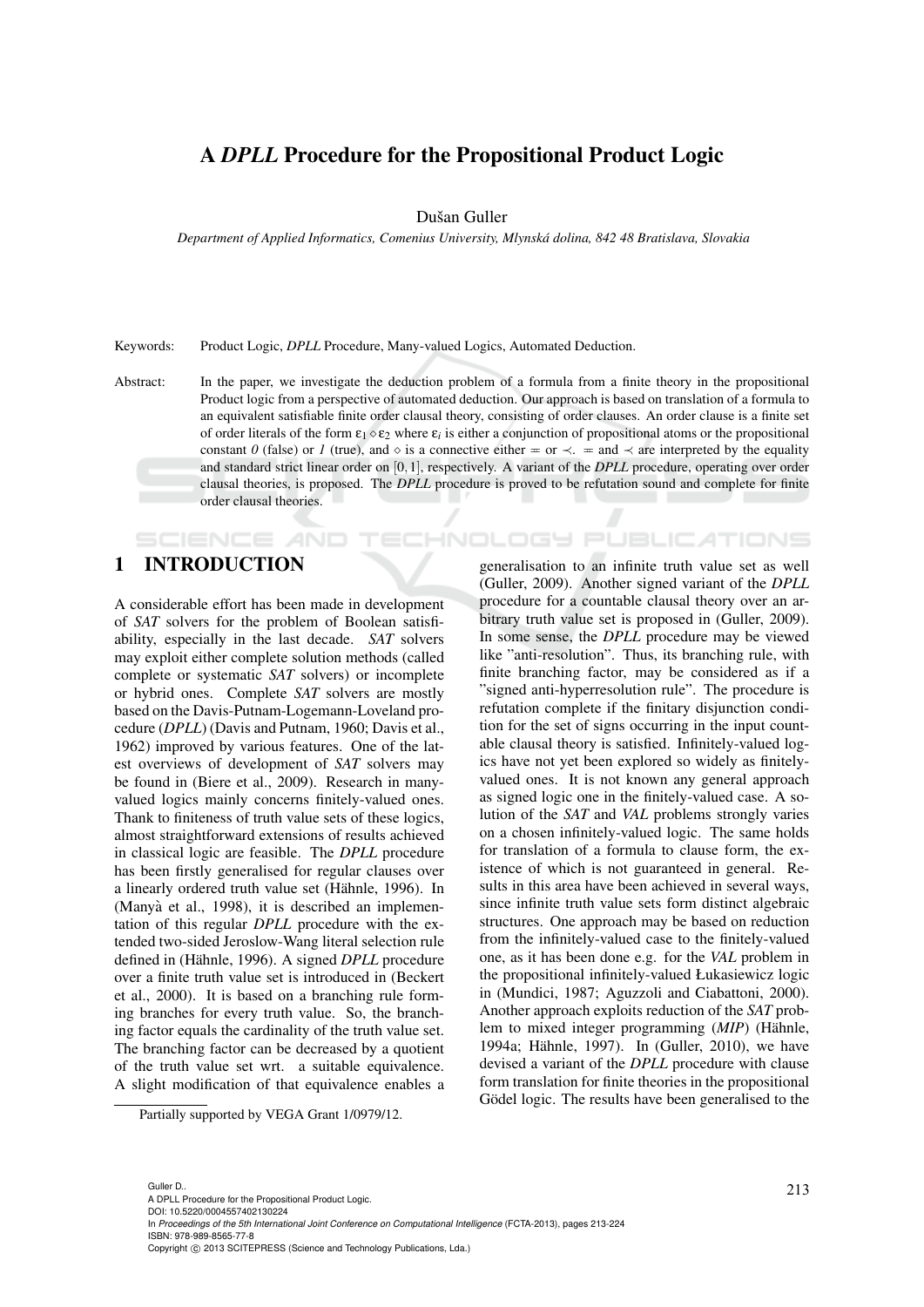countable case in (Guller, 2012).

Product logic (Hájek et al., 1996; Metcalfe et al., 2004; Savický et al., 2006) is one of the fundamental fuzzy logics, based on the product *t*-norm. It has been discovered much later than Gödel and Łukasiewicz logics, known before the beginning of research on fuzzy theory. In the paper, we investigate the deduction problem of a formula from a finite theory in the propositional Product logic from a perspective of automated deduction. Our approach is based on translation of a formula to an equivalent satisfiable finite order clausal theory, consisting of order clauses, Lemma 3.1, Theorem 3.2, Section 3. An order clause is a finite set of order literals of the form  $\varepsilon_1 \diamond \varepsilon_2$  where  $\varepsilon_i$  is either a conjunction of propositional atoms or the propositional constant  $\theta$  (false) or  $\theta$  (true), and  $\Diamond$  is a connective either  $\equiv$  or  $\prec$ .  $\equiv$  and  $\prec$  are interpreted by the equality and standard strict order on  $[0,1]$ , respectively. The trichotomy over order literals: either  $\varepsilon_1 \prec \varepsilon_2$  or  $\varepsilon_1 = \varepsilon_2$  or  $\varepsilon_2 \prec \varepsilon_1$ , naturally invokes proposing a variant of the *DPLL* procedure with a trichotomy branching rule as an algorithm for deciding the satisfiability of a finite order clausal theory. The *DPLL* procedure with its basic rules is proved to be refutation sound and complete in the finite case, Theorem 4.2, Section 4. The set of basic rules may be augmented by some admissible ones, which are suitable for practical computing and considerably shorten *DPLL* trees. For solving the deduction problem, we exploit the fact that a formula  $\phi$  is a propositional consequence of a finite theory *T* in Product logic if and only if their translation to a finite order clausal theory  $S_T^{\phi}$  is unsatisfiable, and the *DPLL* procedure produces a closed *DPLL* tree with the root  $S_T^{\phi}$  in this case, Corollary 4.3, Section 4.

The paper is organised as follows. Section 2 gives the basic notions, notation, and useful properties concerning the propositional Product logic. Section 3 deals with clause form translation. In Section 4, we propose a variant of the *DPLL* procedure with a trichotomy branching rule and prove its refutational soundness, completeness. Section 5 brings conclusions.

# 2 PROPOSITIONAL PRODUCT LOGIC

Throughout the paper, we shall use the common notions of propositional many-valued logics. The set of propositional atoms of Product logic will be denoted as *PropAtom*. By *PropForm* we designate the set of all propositional formulae of Product logic built up

from *PropAtom* using the propositional constants *0*, false, *1*, true, and the connectives:  $\neg$ , negation,  $\wedge$ , conjunction, ∨, disjunction, &, strong conjunction,  $\rightarrow$ , implication. In addition, we introduce new binary connectives  $=$ , equality, and  $\prec$ , strict order. By *OrdPropForm* we designate the set of all so-called order propositional formulae of Product logic built up from *PropAtom* using the propositional constants *0*, *1*, and the connectives:  $\neg$ ,  $\wedge$ ,  $\vee$ ,  $\&$ ,  $\rightarrow$ ,  $\Leftarrow$ ,  $\prec$ .<sup>1</sup> In the paper, we shall assume that *PropAtom* is a countable set. Let  $\varepsilon_i$ ,  $1 \le i \le n$ , be either an expression or a set of expressions or a set of sets of expressions, in general. By  $atoms(\varepsilon_1,...,\varepsilon_m) \subseteq PropAtom$  we denote the set of all propositional atoms of Product logic occurring in  $\varepsilon_1,\ldots,\varepsilon_m$ .

Let *X*, *Y*, *Z* be sets,  $Z \subseteq X$ ;  $f : X \longrightarrow Y$  be a mapping. By  $||X||$  we denote the set-theoretic cardinality of *X*. *X* being a finite subset of *Y* is denoted as *X* ⊆ *F Y*. We designate  $f[Z] = {f(z) | z ∈ Z}$ ;  $f[Z]$  is the image of *Z* under *f*; and  $f|_Z = \{(z, \overline{f}(z)) | z \in Z \};$ *f* |*z* is the restriction of *f* onto *Z*. Let  $\gamma \leq \omega$ . A sequence  $\delta$  of *X* is a bijection  $\delta : \gamma \longrightarrow X$ . *X* is countable if and only if there exists a sequence of  $X. \mathbb{N} \parallel \mathbb{R}$  designates the set of natural  $\parallel$  real numbers and ≤, < the standard, standard strict order on  $\mathbb{N} \mid \mathbb{R}$ , respectively. We denote  $\mathbb{R}_0^+ = \{c \mid 0 \leq c \in \mathbb{R}\},$  $\mathbb{R}^+ = \{c \mid 0 < c \in \mathbb{R} \}, [0,1] = \{c \mid 0 \le c \le 1, c \in \mathbb{R} \};$ [0, 1] is the unit interval. Let  $c \in \mathbb{R}^+$ . log *c* denotes the binary logarithm of *c*. Let  $f, g : \mathbb{N} \longrightarrow \mathbb{R}_0^+$ . *f* is of the order of *g*, in symbols  $f \in O(g)$ , iff there exist  $n_0 \in \mathbb{N}$ and  $c^* \in \mathbb{R}_0^+$  such that for all  $n \ge n_0$ ,  $f(n) \le c^* \cdot g(n)$ . Let  $\phi \in \text{OrdPropForm}$  and  $T \subseteq \tau$  *OrdPropForm*. The size of  $\phi$ , in symbols  $|\phi| > 0$ , is defined as the number of nodes of its standard tree representation. We define the size of *T* as  $|T| = \sum_{\phi \in T} |\phi|$ .

Product logic is interpreted by the standard Πalgebra augmented by binary operators  $=$  and  $\prec$  for  $=$  and  $\prec$ , respectively.

$$
\Pi = ([0,1], \leq, \vee, \wedge, \cdot, \Rightarrow, \overline{\phantom{a}}, \textbf{w}, \prec, 0, 1)
$$

where∨ | ∧ denotes the supremum | infimum operator on [0,1];

$$
a \Rightarrow b = \begin{cases} 1 & \text{if } a \le b, \\ \frac{b}{a} & \text{else;} \end{cases} \qquad \qquad \overline{a} = \begin{cases} 1 & \text{if } a = 0, \\ 0 & \text{else;} \end{cases}
$$

$$
a \Rightarrow b = \begin{cases} 1 & \text{if } a = b, \\ 0 & \text{else;} \end{cases} \qquad a \prec b = \begin{cases} 1 & \text{if } a < b, \\ 0 & \text{else.} \end{cases}
$$

We recall that  $\Pi$  is a complete linearly ordered lattice algebra;  $V \mid \Lambda$  is commutative, associative, idempotent, monotone;  $0 \mid 1$  is its neutral element;  $\cdot$  is com-

<sup>&</sup>lt;sup>1</sup>We assume a decreasing connective precedence:  $\neg$ , &,  $\wedge, \rightarrow, \equiv, \prec, \vee$ .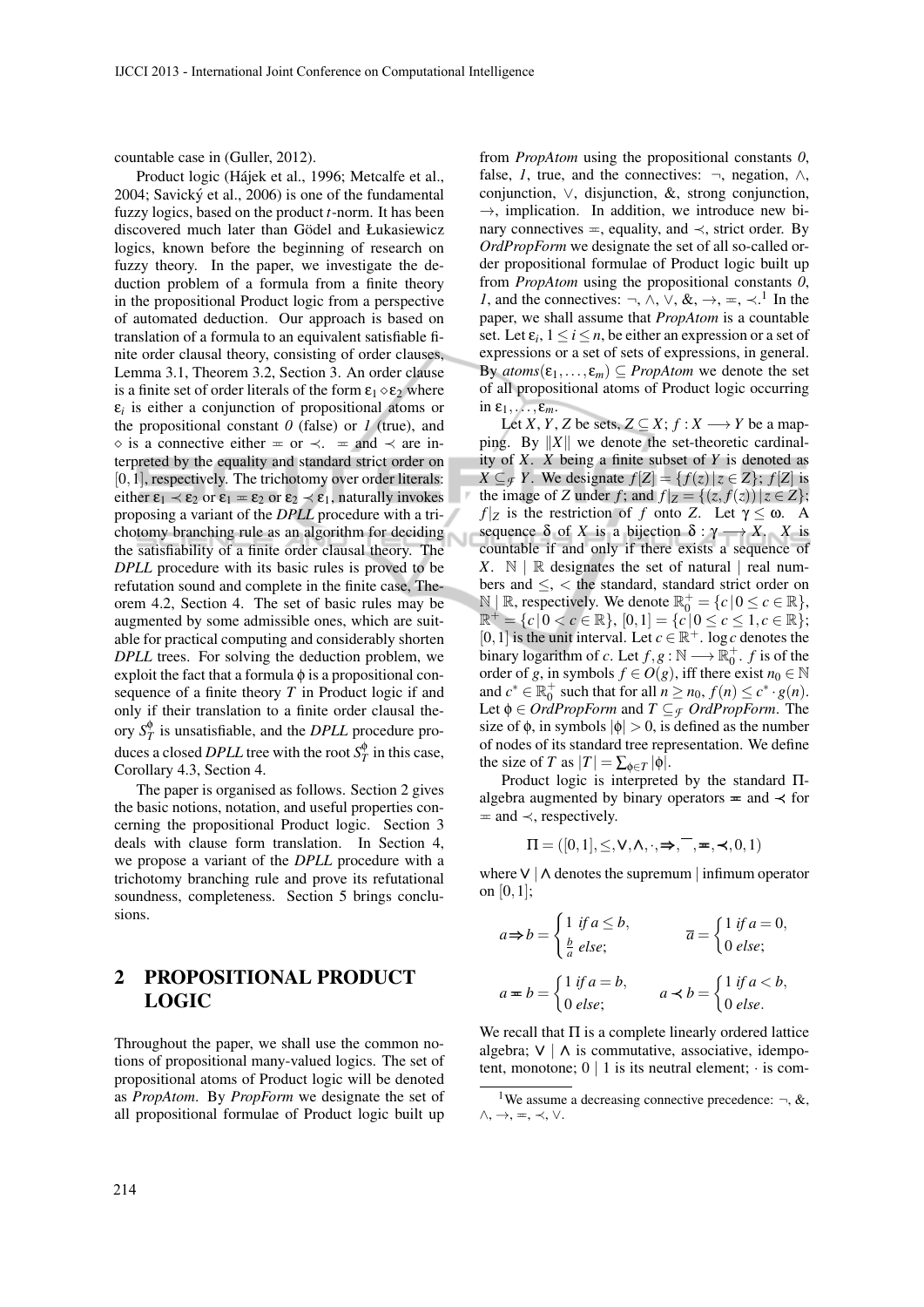mutative, associative, monotone; 1 is its neutral element; the residuum operator  $\Rightarrow$  of  $\cdot$  satisfies the condition of residuation:

for all 
$$
a, b, c \in \Pi, a \cdot b \le c \Longleftrightarrow a \le b \Rightarrow c;
$$
 (1)

Product (Gödel) negation  $\overline{\phantom{a}}$  satisfies the condition:

for all 
$$
a \in \Pi, \overline{a} = a \Rightarrow 0;
$$
 (2)

the following properties, which will be exploited later,  $hold: <sup>2</sup>$ 

for all 
$$
a, b, c \in \Pi
$$
,  
\n $a \vee b \wedge c = (a \vee b) \wedge (a \vee c)$ ,  
\n(distributivity of V over  $\wedge$ ) (3)  
\n $a \wedge (b \vee c) = a \wedge b \vee a \wedge c$ ,  
\n(distributivity of  $\wedge$  over V) (4)

$$
a \cdot (b \vee c) = a \cdot b \vee a \cdot c,
$$
  
(distributivity of  $\cdot$  over V) (5)

$$
a \Rightarrow (b \lor c) = a \Rightarrow b \lor a \Rightarrow c,\tag{6}
$$

$$
a \Rightarrow b \land c = (a \Rightarrow b) \land (a \Rightarrow c),
$$
  
(a) b) b c = (a \Rightarrow c) \land (b \Rightarrow c) (8)

$$
(a \mathbf{v} \mathbf{v}) \Rightarrow c = (a \Rightarrow c) \wedge (b \Rightarrow c),
$$

 $a \wedge b \Rightarrow c = a \Rightarrow c \vee b \Rightarrow c,$  (9)

$$
a \Rightarrow (b \Rightarrow c) = a \cdot b \Rightarrow c,\tag{10}
$$

$$
((a \Rightarrow b) \Rightarrow b) \Rightarrow b = a \Rightarrow b. \tag{11}
$$

A propositional theory is a set of propositional formulae of Product logic. An order propositional theory is a set of order propositional formulae of Product logic. A valuation  $\mathcal V$  is a mapping  $\mathcal V$ : *PropAtom*  $\longrightarrow$  [0,1]. A partial valuation  $\nu'$  with the domain  $dom(\mathcal{V}) \subseteq PropAtom$ , is a mapping  $\mathcal{V}$ :  $dom(\mathcal{V}) \longrightarrow [0,1]$ . Let  $\mathcal{V}$  be a (partial) valuation;  $\phi, \phi' \in \text{OrdPropForm}, T \subseteq \text{OrdPropForm}.$  Let  $atoms(\phi)$ *, atoms*(*T*)  $\subseteq$  *dom*(*V*) in case of *V* being a partial valuation. The truth value of  $\phi$  in  $\mathcal{V}$ , in symbols  $\|\phi\|$ <sup> $\psi$ </sup>, is defined by the standard way; the propositional constants *0*, *1* are interpreted by 0, 1, respectively, and the connectives by the respective operators on Π.  $V$  is a (partial) propositional model of  $φ$ , in symbols  $\mathcal{V} \models \phi$ , iff  $\|\phi\|^{\mathcal{V}} = 1$ .  $\mathcal{V}$  is a (partial) propositional model of *T*, in symbols  $\mathcal{V} \models T$ , iff, for all  $\phi \in T$ ,  $\mathcal{V} \models \phi$ .  $\phi$  is a tautology iff, for every valuation  $V, V \models \phi$ .  $\phi$  is equivalent to  $\phi'$ , in symbols  $\phi \equiv \phi'$ , iff, for every valuation  $\mathcal{V}, \|\phi\| \mathcal{V} = \|\phi'\| \mathcal{V}.$ 

## 3 TRANSLATION TO ORDER CLAUSAL FORM

We now describe some translation of a formula to a finite order clausal theory. To have the output theory of polynomial size, our translation exploits interpolation using new atoms. The output theory will be of linearithmic size at the cost of being only equivalent satisfiable to the input formula. A similar approach exploiting the renaming subformulae technique can be found in (Plaisted and Greenbaum, 1986; de la Tour, 1992; Hähnle, 1994b; Nonnengart et al., 1998; Sheridan, 2004; Guller, 2010). At first, we introduce notions of *a* to the power of *n* and of conjunction of propositional atoms. Let  $a \in PropAtom$  and  $n > 0$ . *a* to the power of *n* is the pair  $(a, n)$ , written as  $a^n$ . The power  $a^1$  is denoted as  $a$ ; if it does not cause the ambiguity with the denotation of the single propositional atom *a* in given context. We define the size of  $a^n$  as  $|a^n| = n > 0$ . A conjunction *Cn* of propositional atoms is a non-empty finite set of powers such that for all  $a^m, b^n \in C_n$ ,  $a \neq b$ . A conjunction  $\{a_0^{m_0}, \ldots, a_n^{m_n}\}$  of propositional atoms is written in the form  $a_0^{m_0}$  &  $\cdots$  &  $a_n^{m_n}$ . A conjunction  ${p}$  of propositional atoms is called a unit conjunction of propositional atoms and denoted as *p*; if it does not cause the ambiguity with the denotation of the single power *p* in given context. The set of all conjunctions of propositional atoms is designated as *PropConj*. Let  $\nu$  be a (partial) valuation; *p* be a power,  $C_n$  ∈  $PropConj$ ,  $C_{n_1}$ ,  $C_{n_2}$  ∈  $PropConj \cup \{\emptyset\}$ . Let  $atoms(Cn) \subseteq dom(\mathcal{V})$  in case of  $\mathcal{V}$  being a partial valuation. The truth value of  $C_n = a_0^{m_0} \& \cdots \& a_n^{m_n}$ in  $\nu$  is defined by

$$
||Cn||^{\mathcal{V}}=\underbrace{||a_0||^{\mathcal{V}}\cdot\cdots\cdot||a_0||^{\mathcal{V}}}_{m_0}\cdot\cdots\cdot\underbrace{||a_n||^{\mathcal{V}}\cdot\cdots\cdot||a_n||^{\mathcal{V}}}_{m_n}.
$$

We define the size of *Cn* as  $|C_n| = \sum_{p \in C_n} |p| > 0$ . By  $p \& Cn$  we denote  $\{p\} \cup Cn$  where  $p \notin Cn$ .  $Cn_1$ is a subconjunction of  $C_{n_2}$ , in symbols  $C_{n_1} \sqsubseteq C_{n_2}$ , iff, for all  $a^m \in Cn_1$ , there exists  $a^n \in Cn_2$  and  $m \leq$ *n*. We define  $Cn_1 \sqcap Cn_2 = \{a^{min(m,n)} | a^m \in Cn_1, a^n \in Cn_2, a^n \in Cn_2, a^n \in Cn_1, a^n \in Cn_2, a^n \in Cn_2, a^n \in Cn_2, a^n \in Cn_2, a^n \in Cn_2, a^n \in Cn_2, a^n \in Cn_2, a^n \in Cn_2, a^n \in Cn_2, a^n \in Cn_2, a^n \in Cn_2, a^n \in Cn_2, a^n \in Cn_2, a^n \in Cn_2, a^n \in Cn_2, a^n \in Cn_2, a^n \$  $Cn_2$ } ∈ *PropConj* $\cup$  {0}. *Cn*<sub>1</sub> and *Cn*<sub>2</sub> are disjoint iff  $Cn_1 \sqcap Cn_2 = \emptyset$ . We finally introduce order clauses in Product logic. *l* is an order literal of Product logic iff  $l = \varepsilon_1 \diamond \varepsilon_2$  where either  $\varepsilon_1 \in \text{Prop}:\{0,1\},\$  $\varepsilon_2 \in \{0,1\}$ , or  $\varepsilon_1 \in \{0,1\}$ ,  $\varepsilon_2 \in \text{PropAtom} \cup \{0,1\}$ , or  $\varepsilon_i \in PropConj$ ,  $\varepsilon_1 \sqcap \varepsilon_2 = \emptyset$ ,  $\diamond \in {\{\pm, \prec\}}$ . The set of all order literals of Product logic is designated as *OrdLit*. Let  $l = \varepsilon_1 \diamond \varepsilon_2 \in \text{Ord}$ *Lit*. We define the size of *l* as  $|l| = 1 + |\varepsilon_1| + |\varepsilon_2| > 0$ . An order clause of Product logic is a finite set of order literals of Product logic; since  $=$  is commutative, we identify the order literals  $\varepsilon_1 = \varepsilon_2$  and  $\varepsilon_2 = \varepsilon_1$ . An order clause

<sup>&</sup>lt;sup>2</sup>We assume a decreasing operator precedence:  $\overline{\phantom{a}}$ ,  $\cdot$ ,  $\wedge$ , ⇒, P, ≺, ∨.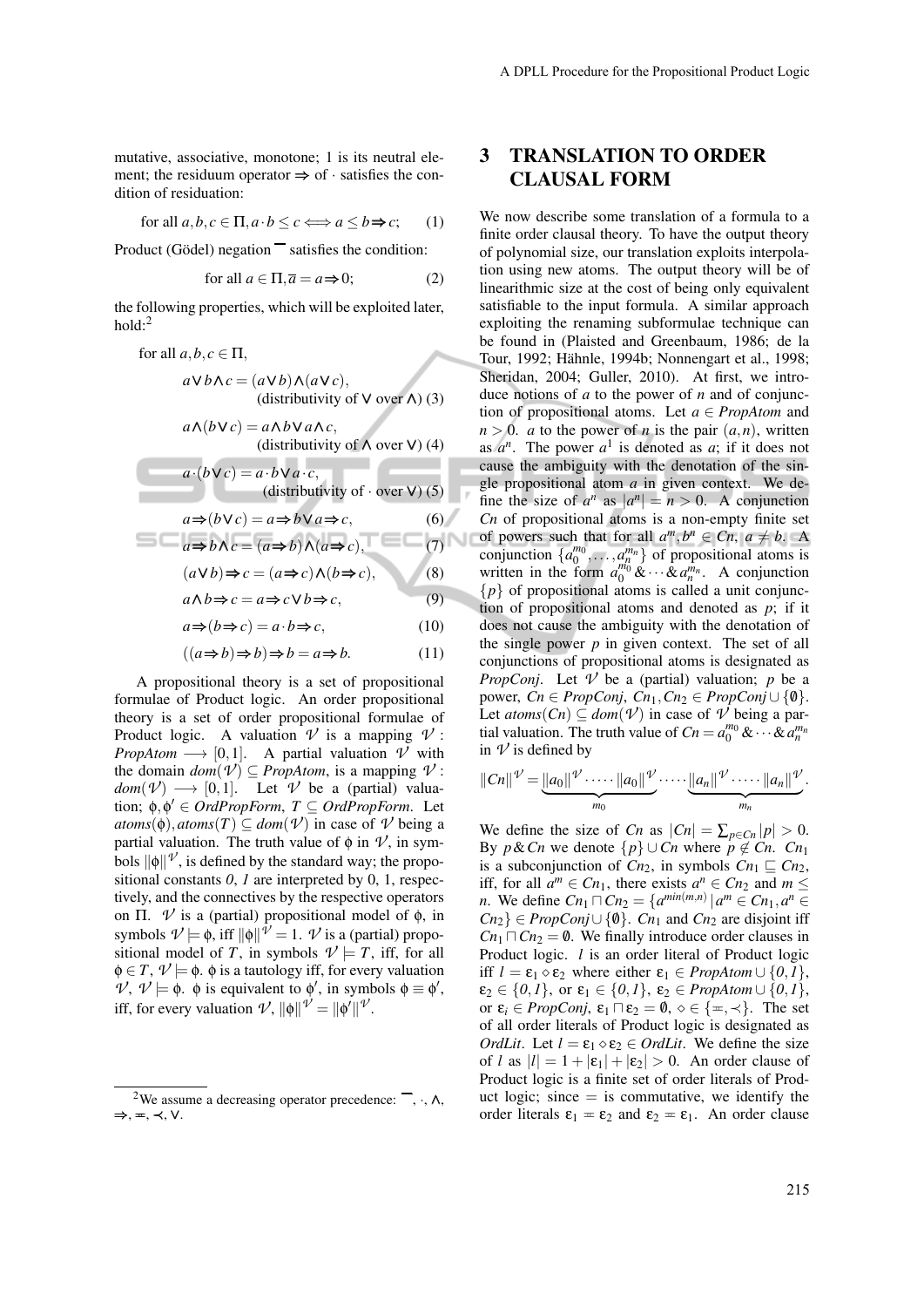$\{l_1, \ldots, l_n\}$  is written in the form  $l_1 \vee \cdots \vee l_n$ . The order clause  $\emptyset$  is called the empty order clause and denoted as  $\Box$ . An order clause  $\{l\}$  is called a unit order clause and denoted as *l*; if it does not cause the ambiguity with the denotation of the single order literal *l* in given context. We designate the set of all order clauses of Product logic as *OrdCl*. Let *l*,*l*<sub>0</sub>,...,*l*<sub>*n*</sub> ∈ *OrdLit* and *C*,*C*<sup>*'*</sup> ∈ *OrdCl<sub><i>L*</sub>. We define the size of *C* as  $|C| = \sum_{l \in C} |l|$ . By  $l \vee C$  we denote *{l*} ∪*C* where *l* ∉ *C*. Analogously, by  $l_0 \vee \cdots \vee l_n \vee C$ we denote  $\{l_0\}$  ∪ ··· ∪  $\{l_n\}$  ∪  $C$  where, for all  $i, i' \leq n$ ,  $i \neq i'$ ,  $l_i \notin \hat{C}$  and  $l_i \neq l_{i'}$ . By  $C \vee C'$  we denote  $C \cup C'$ . *C* is a subclause of *C*<sup>'</sup>, in symbols  $C \sqsubseteq C'$ , iff  $C \subseteq C'$ . An order clausal theory is a set of order clauses. A unit order clausal theory is a set of unit order clauses.

Let  $\phi$ ,  $\phi' \in PropOrdForm$ ,  $T$ ,  $T' \subseteq PropOrdForm$ ,  $S, S' \subseteq \text{Ord}Cl; \quad \bar{\mathcal{V}}$  be a (partial) valuation. Let  $atoms(l)$ ,  $atoms(C)$ ,  $atoms(S) \subseteq dom(V)$  in case of  $V$ being a partial valuation. Note that  $\nu \models l$  if and only if either  $l = \varepsilon_1 = \varepsilon_2$ ,  $\|\varepsilon_1 = \varepsilon_2\|^{\mathcal{V}} = 1$ ,  $\|\varepsilon_1\|^{\mathcal{V}} = \|\varepsilon_2\|^{\mathcal{V}}$ ; or  $l = \varepsilon_1 \prec \varepsilon_2$ ,  $\|\varepsilon_1 \prec \varepsilon_2\|^{\mathcal{V}} = 1$ ,  $\|\varepsilon_1\|^{\mathcal{V}} < \|\varepsilon_2\|^{\mathcal{V}}$ .  $\nu$  is a (partial) propositional model of *C*, in symbols  $\mathcal{V} \models C$ , iff there exists  $l^* \in C$  such that  $\mathcal{V} \models l^*$ .  $\nu$  is a (partial) propositional model of *S*, in symbols  $\mathcal{V} \models S$ , iff, for all  $C \in S$ ,  $\mathcal{V} \models C$ .  $\phi' | T' | C' | S'$  is a propositional consequence of  $\phi$  | *T* | *C* | *S*, in symbols  $\overline{\phi}$  |  $\overline{T}$  |  $C$  |  $S$   $\models$   $p$   $\phi'$  |  $T'$  |  $C'$  |  $S'$ , iff, for every propositional  $\mod \mathcal{V}$  of  $\phi \mid T \mid C \mid S, \mathcal{V} \models \phi' \mid T' \mid C' \mid S'. \phi \mid T \mid C \mid$ *S* is satisfiable iff there exists a propositional model of  $\phi$  | *T* | *C* | *S*. Note that both  $\Box$  and  $\Box \in S$  are unsatisfiable.  $\phi \mid T \mid C \mid S$  is equisatisfiable to  $\phi' \mid T' \mid C' \mid S'$  iff  $\phi \mid T \mid C \mid S$  is satisfiable if and only if  $\phi' \mid T' \mid C' \mid S'$  is satisfiable. Let  $S \subseteq \mathcal{F}$  *OrdCl*. We define the size of *S* as  $|S| = \sum_{C \in S} |C|$ . Let  $l \in OrdLit$ . *l* is a simplified order literal of Product logic iff if  $l = \varepsilon_1 \diamond \varepsilon_2$ ,  $\varepsilon_i \in PropConj$ , then either  $\varepsilon_1 = a$ ,  $\varepsilon_2 = b$ , or  $\varepsilon_1 = a$ ,  $\varepsilon_2 = b \&c$ , or  $\varepsilon_1 = a \& b, \varepsilon_2 = c$ . The set of all simplified order literals of Product logic is designated as *SimOrdLit*. We denote  $SimOrdCl = \{C \mid C \in OrdCl, C \subseteq SimOrdLit\}.$ Let  $\mathbb{I} = \mathbb{N} \times \mathbb{N}$ ;  $\mathbb{I}$  is an infinite countable set of indices. Let  $\tilde{A} = {\{\tilde{a}_i \mid i \in \mathbb{I}\}} \subseteq \text{PropAtom}; \tilde{A}$  is an infinite countable set of new propositional atoms. Let  $A \subseteq \tilde{A}$ . We denote  $\mathscr{E}_A = \{ \varepsilon \mid \varepsilon \in \mathscr{E}, \text{atoms}(\varepsilon) \cap \tilde{A} \subseteq$ *A*},  $\mathscr{E} = \text{PropForm} \mid \mathscr{E} = \text{PropConj} \mid \mathscr{E} = \text{Ord}$ Lit |  $\mathscr{E} = OrdCl \mid \mathscr{E} = SimOrdLit \mid \mathscr{E} = SimOrdCl$ . From a computational point of view, the worst case time and space complexity will be estimated using the logarithmic cost measurement. Let *A* be an algorithm.  $\#O_{\mathcal{A}}$ denotes the number of all elementary operations executed by *A*. The translation to order clausal form is based on the following lemma.

**Lemma 3.1.** *Let*  $\phi \in PropForm_{\emptyset}$ ,  $T \subseteq \mathcal{F} PropForm_{\emptyset}$ ; *F* ⊆ *I such that there exists n<sub>0</sub> and <i>F* ∩ {(*i*, *j*) | *i* ≥  $n_0$ } = 0;  $n_{\phi} \geq n_0$ .

- (i) *There exist either*  $J_{\phi} = \emptyset$  *or*  $J_{\phi} = \{(n_{\phi}, j) | j \leq$  $n_{J_{\phi}}$ },  $J_{\phi} \subseteq \{(i, j) | i \geq n_0\}$ ,  $J_{\phi} \cap F = \emptyset$ *, and*  $S_{\phi} \subseteq g$ *SimOrdCl*{*a*˜<sup>j</sup> <sup>|</sup> <sup>j</sup>∈*J*φ} *such that*
	- (a)  $||J_{\phi}|| \leq 2 \cdot |\phi|$ ;
	- (b) *either*  $J_{\phi} = \emptyset$ ,  $S_{\phi} = {\Box}$  *or*  $J_{\phi} = S_{\phi} = \emptyset$  *or*  $J_{\Phi} \neq \emptyset$ *,*  $\square \not\in S_{\Phi} \neq \emptyset$ *;*
	- (c) *there* exists a partial valuation  $V$ ,  $dom(\mathcal{V}) = atoms(\phi)$ *, and*  $\mathcal{V} \models \phi$  *if and only if there exists a partial valuation*  $V'$ ,  $dom(V') = atoms(\phi) \cup \{\tilde{a}_j | j \in J_{\phi}\},$ *and*  $\mathcal{V}' \models S_{\phi}$ *, satisfying*  $\mathcal{V} = \mathcal{V}'|_{atoms(\phi)}$ ;
	- (d)  $|S_{\phi}| \in O(|\phi|)$ *; the number of all elementary operations of the translation of* φ *to S*φ*, is in O*(|φ|)*; the time and space complexity of the translation of*  $\phi$  *to*  $S_{\phi}$ *, is in*  $O(|\phi| \cdot \log |\phi|)$ *;*
	- (e) *if*  $S_{\phi} \neq \emptyset$  *and*  $S_{\phi} \neq {\Box}$ *, then*  $J_{\phi} \neq \emptyset$ *; for all*  $C \in S_{\phi}, \ \emptyset \neq atoms(C) \cap \tilde{A} \subseteq {\tilde{a}}_j | j \in J_{\phi}$ .
- (ii) *There exist*  $J_T \subseteq \mathcal{F}$   $\{(i, j) | i \geq n_0\}$ ,  $J_T \cap F = \emptyset$ ,  $and S_T \subseteqq_{\mathcal{F}} SimOrdCl_{\{\tilde{a}_j \mid j \in J_T\}} such that$ 
	- (a)  $||J_T|| \leq 2 \cdot |T|$ ;
	- (b) *either*  $J_T = 0$ ,  $S_T = {\square}$  *or*  $J_T = S_T = 0$  *or*  $J_T \neq \emptyset$ ,  $\square \notin S_T \neq \emptyset$ *;*
	- (c) *there* exists a partial valuation  $V$ ,  $dom(\mathcal{V}) = atoms(T)$ *, and*  $\mathcal{V} \models T$  *if and only if there exists a partial valuation*  $V'$ ,  $dom(V') = atoms(T) \cup \{\tilde{a}_j | j \in J_T\}$ , *and*  $\mathcal{V}' \models S_T$ *, satisfying*  $\mathcal{V}' = \mathcal{V}'|_{atoms(T)}$ ;
	- (d)  $|S_T| \in O(|T|)$ ; the number of all elementary *operations of the translation of T to S<sup>T</sup> , is in O*(|*T*|)*; the time and space complexity of the translation of T to*  $S_T$ *, is in*  $O(|T| \cdot log(1 +$  $|T|$ );
	- (e) *if*  $S_T \neq \emptyset$  and  $S_T \neq {\Box}$ , then  $J_T \neq \emptyset$ ; for all *C* ∈ *S*<sup>*T*</sup>,  $\emptyset$  ≠ *atoms*(*C*) ∩ Å ⊆ { $\tilde{a}$ <sub>i</sub> | j ∈ *J*<sup>*T*</sup>}.

*Proof.* Technical using interpolation.

Let  $\theta \in \mathit{PropForm}_{\emptyset}$ . . There exists  $\theta' \in (12)$ *PropForm*<sup>0</sup> such that

- (a)  $\theta' \equiv \theta;$
- (b)  $|\theta'| \le 2 \cdot |\theta|$ ;  $\theta'$  can be built up via a postorder traversal of θ with  $\sharp O \in O(|\theta|)$ , the time and space complexity in  $O(|\theta| \cdot )$  $\log |\theta|$ );
- (c)  $\theta'$  does not contain  $\neg$ ;
- (d) either  $\theta' = 0$ , or 0 is a subformula of  $\theta'$  if and only if *0* is a subformula of a subformula of  $\theta'$  of the form  $\vartheta \to 0$ ,  $\vartheta \neq 0$ ;
- (e) either  $\theta' = I$  or *I* is not a subformula of  $\theta'$ .

The proof is by induction on the structure of  $\theta$ .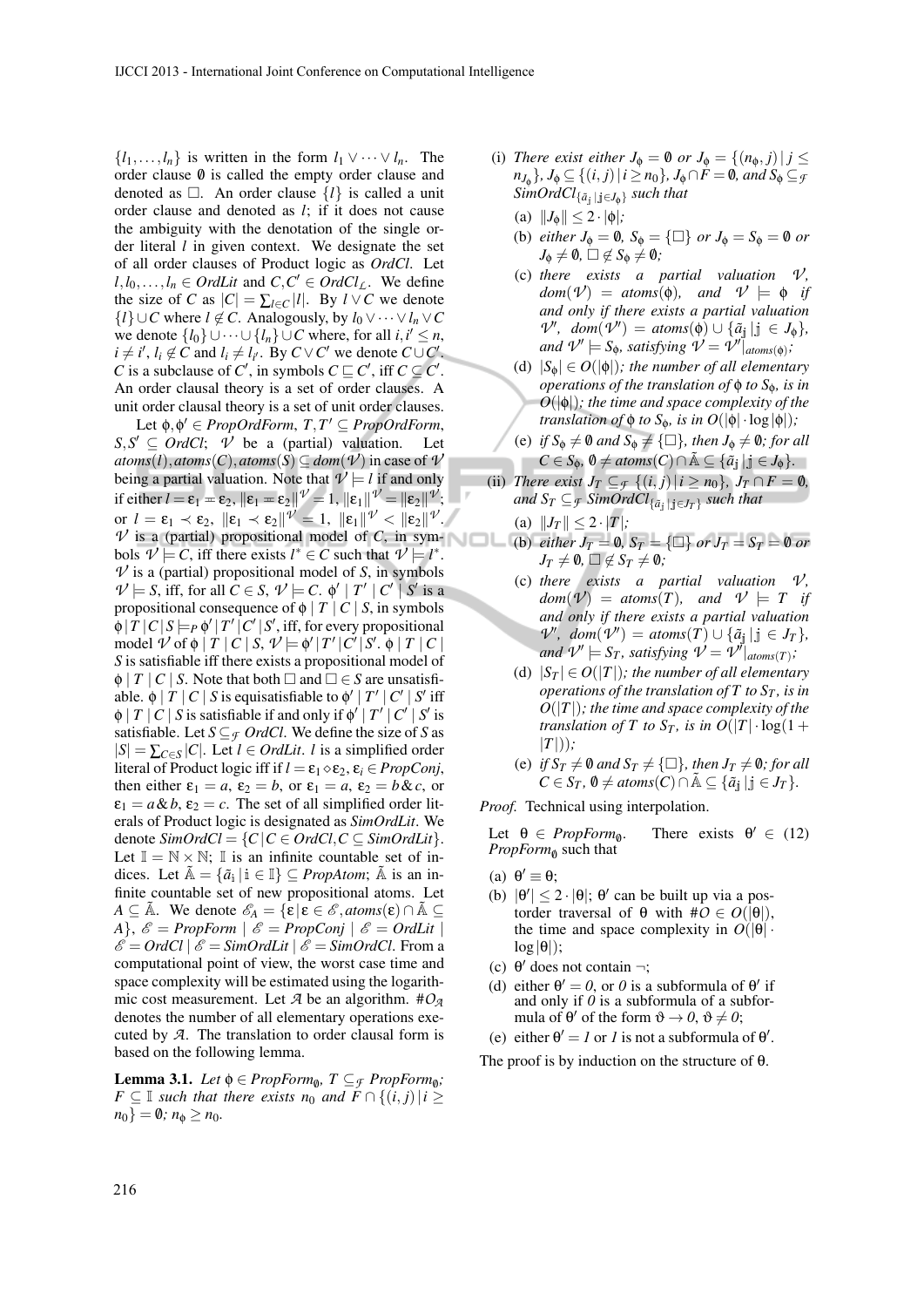- Let  $\theta \in \text{PropForm}_{\theta} \{0, 1\}$ ; (12c–e) hold for (13) θ; *G* ⊆ I such that there exists *n*<sub>1</sub> and *G* ∩  ${(i, j) | i ≥ n<sub>1</sub>} = ∅; n<sub>θ</sub> ≥ n<sub>1</sub>; i = (n<sub>θ</sub>, j<sub>i</sub>) ∈$  $\{(i, j) | i \geq n_1\}, \tilde{a}_i \in \tilde{A}, i \notin G$ . There exist *J* = { $(n_{\theta}, j) | j_i + 1 \le j \le n_j$ } ⊆ { $(i, j) | i \ge$  $n_1$ },  $j_i \leq n_J$ ,  $J \cap (G \cup \{i\}) = \emptyset$ , and  $S^s \subseteq g$  $SimOrdCl_{\{\tilde{a}_{\dot{a}}\}\cup\{\tilde{a}_{\dot{j}}\mid \dot{c}\}}$ ,  $s=+,-$ , such that for both *s*,
- (a)  $||J|| \le |\theta| 1;$
- (b) there exists a partial valuation  $\nu'$ ,  $dom(\mathcal{V}) = atoms(\theta) \cup {\{\tilde{a}_i\}},$  and  $\mathcal{V} \models \tilde{a}_{i} \rightarrow \theta \in \mathit{PropForm}_{\{\tilde{a}_{i}\}}$  if and only if there exists a partial valuation  $\mathcal{V}'$ ,  $dom(\mathcal{V}') = atoms(\theta) \cup \{\tilde{a}_i\} \cup \{\tilde{a}_j | j \in J\},$ and  $\mathcal{V}' \models S^+$ , satisfying  $\mathcal{V} =$  $\mathcal{V}'|_{atoms(\theta) \cup \{\tilde{a}_i\}}$ ;
- (c) there exists a partial valuation  $V$ ,  $dom(\mathcal{V})$  =  $atoms(\theta) \cup \{\tilde{a}_i\}$ , and  $\mathcal{V} \models \Theta \rightarrow \tilde{a}_{i} \in \mathit{PropForm}_{\{\tilde{a}_{i}\}}$  if and only if there exists a partial valuation  $\mathcal{V}'$ ,  $dom(\mathcal{V}') = atoms(\theta) \cup \{\tilde{a}_i\} \cup \{\tilde{a}_j | j \in J\},$ and  $\mathcal{V}' \models S^-$ , satisfying  $\mathcal{V} =$  $\mathcal{V}'|_{atoms(\theta) \cup \{\tilde{a}_i\}}$ ;
- (d)  $|S^s| \le 20 \cdot |\theta|$ , *S*<sup>*s*</sup> can be built up from  $\theta$  via a preorder traversal of  $θ$  with  $#O ∈ O(|θ|);$
- (e) for all  $C \in S^s$ ,  $\emptyset \neq atoms(C) \cap \tilde{A} \subseteq {\tilde{a}}_i$  ∪  $\{\tilde{a}_{j} | j \in J\}; \tilde{a}_{i} = I, \tilde{a}_{i} \prec I \notin S^{s}.$

The proof is by induction on the structure of  $\theta$  using the interpolation rules in Table 1.

(i) By (12) for  $\phi$ , there exists  $\phi' \in PropForm_{\emptyset}$  such that (12a–e) hold for  $\phi'$ . We then distinguish three cases for  $\phi'$ .

Case 1:  $\phi' = 0$ . We put  $J_{\phi} = \emptyset \subseteq \{(i, j) | i \ge n_0\}$ ,  $J_{\phi} \cap F = \emptyset$ , and  $S_{\phi} = {\Box} \} \subseteq \mathcal{F}$  *SimOrdCl*<sub>0</sub>.

Case 2:  $\phi' = I$ . We put  $J_{\phi} = \emptyset \subseteq \{(i, j) | i \ge n_0\}$ ,  $J_{\phi} \cap F = \emptyset$ , and  $S_{\phi} = \emptyset \subseteq$  *f SimOrdCl*<sub>0</sub>.

Case 3:  $\phi' \neq 0, 1$ . We have  $n_{\phi} \geq n_0$ . We put  $i = (n_{\phi}, 0) \in \{(i, j) | i \geq n_0\}$ . Then  $\tilde{a}_i \in \tilde{A}$ . We get by (13) for  $\phi'$ , *F*, *n*<sub>0</sub>, *n*<sub> $\phi$ </sub>, *i*,  $\tilde{a}_i$  that there exist *J* = { $(n_0, j) | 1 \le j \le n_J$ } ⊆ { $(i, j) | i \ge n_0$ }, *J* ∩  $(F \cup \{i\}) = \emptyset$ ,  $S^+ \subseteq$  *f SimOrdCl*<sub>{ $\tilde{a}_i$ }∪{ $\tilde{a}_j$ |j∈*J*}</sub>, and (13a–e) hold for  $\phi'$ ,  $\tilde{a}_i$ , *J*, *S*<sup>+</sup>. We put  $n_{J_\phi} = n_J$ , *J*<sub>φ</sub> = {i}∪*J* ⊆ {(*i*, *j*)|*i* ≥ *n*<sub>0</sub>}, *J*<sub>φ</sub> ∩ *F* = 0, and *S*<sub>φ</sub> =  $\{\tilde{a}_i = 1\} \cup S^+ \subseteq$  *f*  $SimOrdCl_{\{\tilde{a}_j \mid j \in J_{\phi}\}}.$ (ii) straightforwardly follows from (i).  $\Box$ 

We conclude this section by the following theorem.

**Theorem 3.2.** *Let*  $\phi \in PropForm_{\phi}$ ,  $T \subseteq_{\mathcal{F}} PropForm_{\phi}$ ; *F* ⊆ I *such that there exists*  $n_0$  *and*  $F \cap \{(i, j) | i \geq j$  $n_0$ } = 0. There exist  $J_T^{\phi} \subseteq_{\mathcal{F}} \{ (i,j) | i \geq n_0 \}$ ,  $J_T^{\phi} \cap F =$  $\emptyset$ , and  $S_T^\Phi \subseteq_{\mathcal{F}} \mathit{SimOrdCl}_{\{ \tilde{a}_j \mid \mathbf{j} \in J_T^\Phi \}}$  such that

- (i)  $T \models_P \phi$  *if and only if*  $S_T^{\phi}$  *is unsatisfiable;*
- $\|\textit{J}_T^{\phi}\| \in O(|T| + |\phi|); \ |\textit{S}_T^{\phi}| \in O(|T| + |\phi|); \text{ the }$ *number of all elementary operations of the translation of*  $T$  *and*  $\phi$  *to*  $S_T^{\phi}$ *, is in*  $O(|T|+|\phi|)$ *; the time and space complexity of the translation of T* and  $\phi$  *to*  $S_T^{\phi}$ *, is in*  $O((|T| + |\phi|) \cdot \log(|T| + \phi))$ |φ|))*.*

*Proof.* (i) We put  $J_{n_0} = \{(n_0, j) | \} \subseteq \{(i, j) | i \ge n_0\}$ and  $G = F \cup J_{n_0} \subseteq \mathbb{I}$ . We get by Lemma 3.1(ii) for *T*, *G*,  $n_0 + 1$  that there exist  $J_T \subseteq \mathcal{F} \{ (i, j) | i \geq n_0 + 1 \},$  $J_T \cap G = \emptyset$ ,  $S_T \subseteq_{\mathcal{F}} SimOrdCl_{\{\tilde{a}_j \mid j \in J_T\}}$ , and 3.1(ii a–e) hold for *T*,  $J_T$ ,  $S_T$ . By (12) for  $\phi$ , there exists  $\phi' \in$ *PropForm*<sup>0</sup> such that (12a–e) hold for  $\phi'$ . We then distinguish three cases for  $\phi'$ .

Case 1: 
$$
\phi' = 0
$$
. We put  $J_T^{\phi} = J_T \subseteq_{\mathcal{F}} \{ (i, j) | i \ge n_0 \}$ ,  
\n $J_T^{\phi} \cap F = \emptyset$ , and  $S_T^{\phi} = S_T \subseteq_{\mathcal{F}} SimOrdCl_{\{\tilde{a}_j | j \in J_T^{\phi}\}}$ .  
\nCase 2:  $\phi' = I$ . We put  $J_T^{\phi} = \emptyset \subseteq_{\mathcal{F}} \{ (i, j) | i \ge n_0 \}$ ,  
\n $J_T^{\phi} \cap F = \emptyset$ , and  $S_T^{\phi} = \{ \square \} \subseteq_{\mathcal{F}} SimOrdCl_{\emptyset}$ .

Case 3:  $\phi' \neq 0, 1$ . We put  $i = (n_0, 0) \in \{(i, j) | i \geq 1\}$  $n_0$ }. Then  $\tilde{a}_i \in \tilde{A}$ . We get by (13) for  $\phi'$ , *F*, *n*<sub>0</sub>, *n*<sub>0</sub>, i<sub>i</sub>,  $\tilde{a}_i$  that there exist  $J = \{(n_0, j) | 1 \le j \le n\}$  $n_J$ }  $\subseteq$  {(*i*, *j*) | *i*  $\ge n_0$ }, *J*  $\cap$  (*F*  $\cup$  {i}) = 0, *S*<sup> $-$ </sup>  $\subseteq$  *f*  $SimOrdCl_{\{\tilde{a}_i\}\cup\{\tilde{a}_j\mid j\in J\}}$ , and (13a–e) hold for  $\phi'$ ,  $\tilde{a}_i$ , *J*, *S*<sup>-</sup>. We put  $J_T^{\phi} = J_T \cup \{i\} \cup J \subseteq_f \{ (i, j) | i \geq 1 \}$  $m_0\}$ ,  $J_T^{\phi} \cap F = \emptyset$ , and  $S_T^{\phi} = S_T \cup \{\tilde{a}_i \prec I\} \cup S^- \subseteq \mathfrak{g}$  $SimOrdCl_{\{\tilde{a}_j \mid j \in J_T^{\phi}\}}$ .

(ii) straightforwardly follows. The theorem is proved.

#### 4 *DPLL* PROCEDURE

We devise a variant of the *DPLL* procedure over finite order clausal theories. Let  $a, \ldots, f \in$ *PropAtom, Cn, Cn<sub>1</sub>,..., Cn<sub>4</sub>*  $\in$  *PropConj,*  $\diamond_1, \diamond_2 \in$ {P,≺}, *l*,*l*1,*l*2,*l*<sup>3</sup> ∈ *OrdLit*, *C* ∈ *OrdCl*, *T* ⊆ *OrdCl*. *l* is a contradiction iff either  $l = 0 = 1$  or  $l = 0 \prec 0$  or  $l = l \prec 0$  or  $l = l \prec l$  or  $l = a \prec 0$  or  $l = l \prec a$  or  $l = Cn \prec Cn$ . *l* is a tautology iff either  $l = 0 = 0$  or  $l = l = 1$  or  $l = 0 \prec l$  or  $l = Cn = Cn$ .  $0 = a \lor 0 \prec a$ is a *0*-dichotomy.  $a \prec l \lor a = l$  is a *1*-dichotomy.  $Cn_1 \prec Cn_2 \vee Cn_1 = Cn_2 \vee Cn_2 \prec Cn_1$  is a trichotomy. Some auxiliary operations are defined in Table 2. We define a transitivity operation in Table 3. For exam-

$$
(a \& b \prec c \& e) \blacktriangleright (c \& d = a \& f) =
$$

$$
(a \& b \& d \prec c \& d \& e) \blacktriangleright (c \& d = a \& f) =
$$

$$
a \& b \& d \prec a \& e \& f =
$$

$$
b \& d \prec e \& f.
$$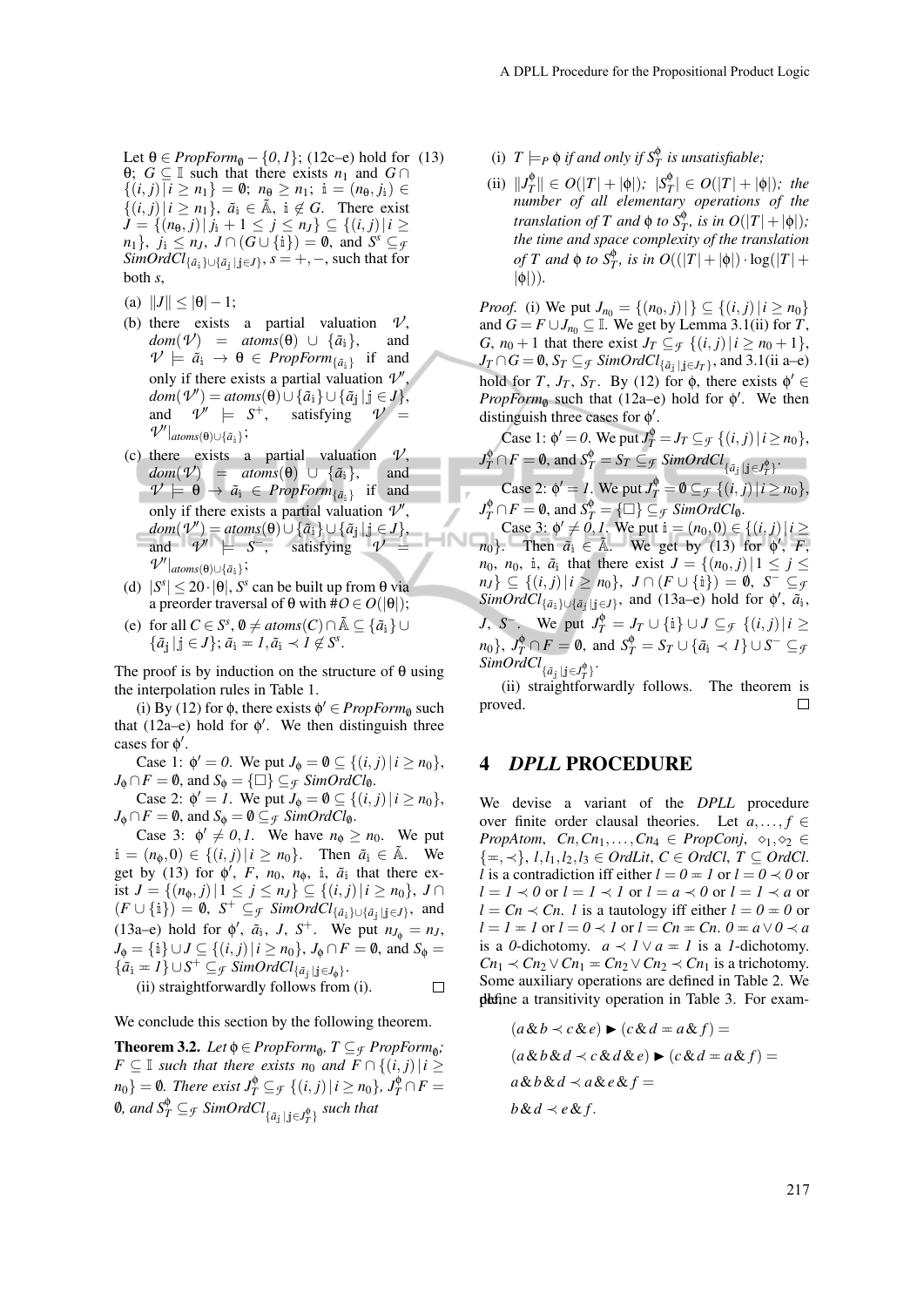| Case:                                                                                                                                                                                                                                                                                                                                                                                                                                                     | Laws |      |
|-----------------------------------------------------------------------------------------------------------------------------------------------------------------------------------------------------------------------------------------------------------------------------------------------------------------------------------------------------------------------------------------------------------------------------------------------------------|------|------|
| $\theta = \theta_1 \wedge \theta_2$                                                                                                                                                                                                                                                                                                                                                                                                                       |      |      |
| $\frac{a_i \to \mathbf{0}_1 \wedge \mathbf{0}_2}{\left\{ \tilde{a}_i \prec \tilde{a}_{i_1} \vee \tilde{a}_i = \tilde{a}_{i_1}, \tilde{a}_i \prec \tilde{a}_{i_2} \vee \tilde{a}_i = \tilde{a}_{i_2}, \tilde{a}_{i_1} \to \mathbf{0}_1, \tilde{a}_{i_2} \to \mathbf{0}_2 \right\}}$<br>Positive interpolation                                                                                                                                              | (7)  | (14) |
| $ \text{Consequent}  = 12 +  \tilde{a}_{1}  \rightarrow \theta_1  +  \tilde{a}_{12} \rightarrow \theta_2  \leq 20 +  \tilde{a}_{11} \rightarrow \theta_1  +  \tilde{a}_{12} \rightarrow \theta_2 $                                                                                                                                                                                                                                                        |      |      |
| $\frac{\theta_1 \wedge \theta_2 \rightarrow a_i}{\left\{ \tilde{a}_{i_1} \prec \tilde{a}_i \vee \tilde{a}_{i_1} = \tilde{a}_i \vee \tilde{a}_{i_2} \prec \tilde{a}_i \vee \tilde{a}_{i_2} = \tilde{a}_i, \theta_1 \rightarrow \tilde{a}_{i_1}, \theta_2 \rightarrow \tilde{a}_{i_2} \right\}}$<br>Negative interpolation                                                                                                                                  | (9)  | (15) |
| $ Consequent  = 12 +  \theta_1 \rightarrow \tilde{a}_{i_1}  +  \theta_2 \rightarrow \tilde{a}_{i_2}  \le 20 +  \theta_1 \rightarrow \tilde{a}_{i_1}  +  \theta_2 \rightarrow \tilde{a}_{i_2} $                                                                                                                                                                                                                                                            |      |      |
| $\theta = \theta_1 \vee \theta_2$                                                                                                                                                                                                                                                                                                                                                                                                                         |      |      |
| $\tilde{a}_1 \rightarrow (\theta_1 \vee \theta_2)$<br>Positive interpolation<br>$\overline{\left\{\tilde{a}_i \prec \tilde{a}_{i_1} \vee \tilde{a}_i = \tilde{a}_{i_1} \vee \tilde{a}_i \prec \tilde{a}_{i_2} \vee \tilde{a}_i = \tilde{a}_{i_2}, \tilde{a}_{i_1} \rightarrow \theta_1, \tilde{a}_{i_2} \rightarrow \theta_2\right\}}$                                                                                                                    | (6)  | (16) |
| $ \text{Consequent}  = 12 +  \tilde{a}_{1}  \rightarrow \theta_1  +  \tilde{p}_{12} \rightarrow \theta_2  \le 20 +  \tilde{a}_{11} \rightarrow \theta_1  +  \tilde{p}_{12} \rightarrow \theta_2 $                                                                                                                                                                                                                                                         |      |      |
| $\frac{(\theta_1 \vee \theta_2) \rightarrow \tilde{a}_\mathbf{i}}{\left\{\tilde{a}_{\mathbf{i}_1} \prec \tilde{a}_\mathbf{i} \vee \tilde{a}_{\mathbf{i}_1} = \tilde{a}_\mathbf{i}, \tilde{a}_{\mathbf{i}_2} \prec \tilde{a}_\mathbf{i} \vee \tilde{a}_{\mathbf{i}_2} = \tilde{a}_\mathbf{i}, \theta_1 \rightarrow \tilde{a}_{\mathbf{i}_1}, \theta_2 \rightarrow \tilde{a}_{\mathbf{i}_2}\right\}}$<br>Negative interpolation                             | (8)  | (17) |
| Consequent $  = 12 +  \theta_1 \rightarrow \tilde{a}_{11}  +  \theta_2 \rightarrow \tilde{a}_{12}  \le 20 +  \theta_1 \rightarrow \tilde{a}_{11}  +  \theta_2 \rightarrow \tilde{a}_{12} $                                                                                                                                                                                                                                                                |      |      |
| $\theta = \theta_1 \& \theta_2$                                                                                                                                                                                                                                                                                                                                                                                                                           |      |      |
| $\frac{\tilde{a}_i \rightarrow \theta_1 \& \theta_2}{\left\{\tilde{a}_i \prec \tilde{a}_{i_1} \& \tilde{a}_{i_2} \vee \tilde{a}_i = \tilde{a}_{i_1} \& \tilde{a}_{i_2}, \tilde{a}_{i_1} \rightarrow \theta_1, \tilde{a}_{i_2} \rightarrow \theta_2\right\}}$<br>Positive interpolation                                                                                                                                                                    |      | (18) |
| $ \text{Consequent}  = 8 +  \tilde{a}_{11} \rightarrow \theta_1  +  \tilde{a}_{12} \rightarrow \theta_2  \le 20 +  \tilde{a}_{11} \rightarrow \theta_1  +  \tilde{a}_{12} \rightarrow \theta_2 $                                                                                                                                                                                                                                                          |      |      |
| $\frac{\theta_1 \wedge \theta_2 \rightarrow \bar{a}_1}{\left\{\tilde{a}_{i_1} \& \tilde{a}_{i_2} \prec \tilde{a}_i \vee \tilde{a}_{i_1} \& \tilde{a}_{i_2} = \tilde{a}_i, \theta_1 \rightarrow \tilde{a}_{i_1}, \theta_2 \rightarrow \tilde{a}_{i_2}\right\}}$<br>Negative interpolation                                                                                                                                                                  |      | (19) |
| $ Consequent  = 8 +  \theta_1 \rightarrow \tilde{a}_{1}  +  \theta_2 \rightarrow \tilde{a}_{12}  \le 20 +  \theta_1 \rightarrow \tilde{a}_{1}  +  \theta_2 \rightarrow \tilde{a}_{12} $                                                                                                                                                                                                                                                                   |      |      |
| $\theta = \theta_1 \rightarrow 0$                                                                                                                                                                                                                                                                                                                                                                                                                         |      |      |
| Positive interpolation $\frac{\tilde{a}_i \rightarrow (\theta_1 \rightarrow 0)}{\left\{\tilde{a}_i = 0 \lor \tilde{a}_{i_1} = 0, \theta_1 \rightarrow \tilde{a}_{i_1}\right\}}$                                                                                                                                                                                                                                                                           | (10) | (20) |
| $ Consequent  = 6 +  \theta_1 \rightarrow \tilde{a}_{i_1}  \le 20 +  \theta_1 \rightarrow \tilde{a}_{i_1} $                                                                                                                                                                                                                                                                                                                                               |      |      |
| Negative interpolation $\frac{(\theta_1 \to 0) \to \tilde{a}_1}{\left\{\theta \prec \tilde{a}_{i_1} \lor \tilde{a}_1 = 1, \tilde{a}_{i_1} \to \theta_1\right\}}$                                                                                                                                                                                                                                                                                          |      | (21) |
| $ \text{Consequent}  = 6 +  \tilde{a}_{1}  \rightarrow \theta_1  \leq 20 +  \tilde{a}_{1}  \rightarrow \theta_1 $                                                                                                                                                                                                                                                                                                                                         |      |      |
| $\theta = \theta_1 \rightarrow \theta_2, \theta_2 \neq 0$                                                                                                                                                                                                                                                                                                                                                                                                 |      |      |
| $\frac{a_i \rightarrow (\mathbf{u}_1 \rightarrow \mathbf{u}_2)}{\left\{\tilde{a}_i \& \tilde{a}_{i_1} \prec \tilde{a}_{i_2} \vee \tilde{a}_i \& \tilde{a}_{i_1} = \tilde{a}_{i_2}, \theta_1 \rightarrow \tilde{a}_{i_1}, \tilde{a}_{i_2} \rightarrow \theta_2\right\}}$<br>Positive interpolation                                                                                                                                                         | (10) | (22) |
| $ Consequent  = 8 +  \theta_1 \rightarrow \tilde{a}_{1} +  \tilde{a}_{12} \rightarrow \theta_2  \le 20 +  \theta_1 \rightarrow \tilde{a}_{1} +  \tilde{a}_{12} \rightarrow \theta_2 $                                                                                                                                                                                                                                                                     |      |      |
| $\frac{(\theta_1 \rightarrow \theta_2) \rightarrow \tilde{a}_1}{\left\{\tilde{a}_{i_1} \prec \tilde{a}_{i_2} \vee \tilde{a}_{i_1} = \tilde{a}_{i_2} \vee \tilde{a}_{i_2} \prec \tilde{a}_{i_1} \& \tilde{a}_1 \vee \tilde{a}_{i_2} = \tilde{a}_{i_1} \& \tilde{a}_{i_1} \tilde{a}_{i_1}, \tilde{a}_{i_2} \prec \tilde{a}_{i_1} \vee \tilde{a}_1 = I, \tilde{a}_{i_1} \rightarrow \theta_1, \theta_2 \rightarrow \tilde{a}_{i_2$<br>Negative interpolation |      | (23) |
|                                                                                                                                                                                                                                                                                                                                                                                                                                                           |      |      |

Table 1: Interpolation rules for  $\land$ ,  $\lor$ ,  $\&$ ,  $\rightarrow$ .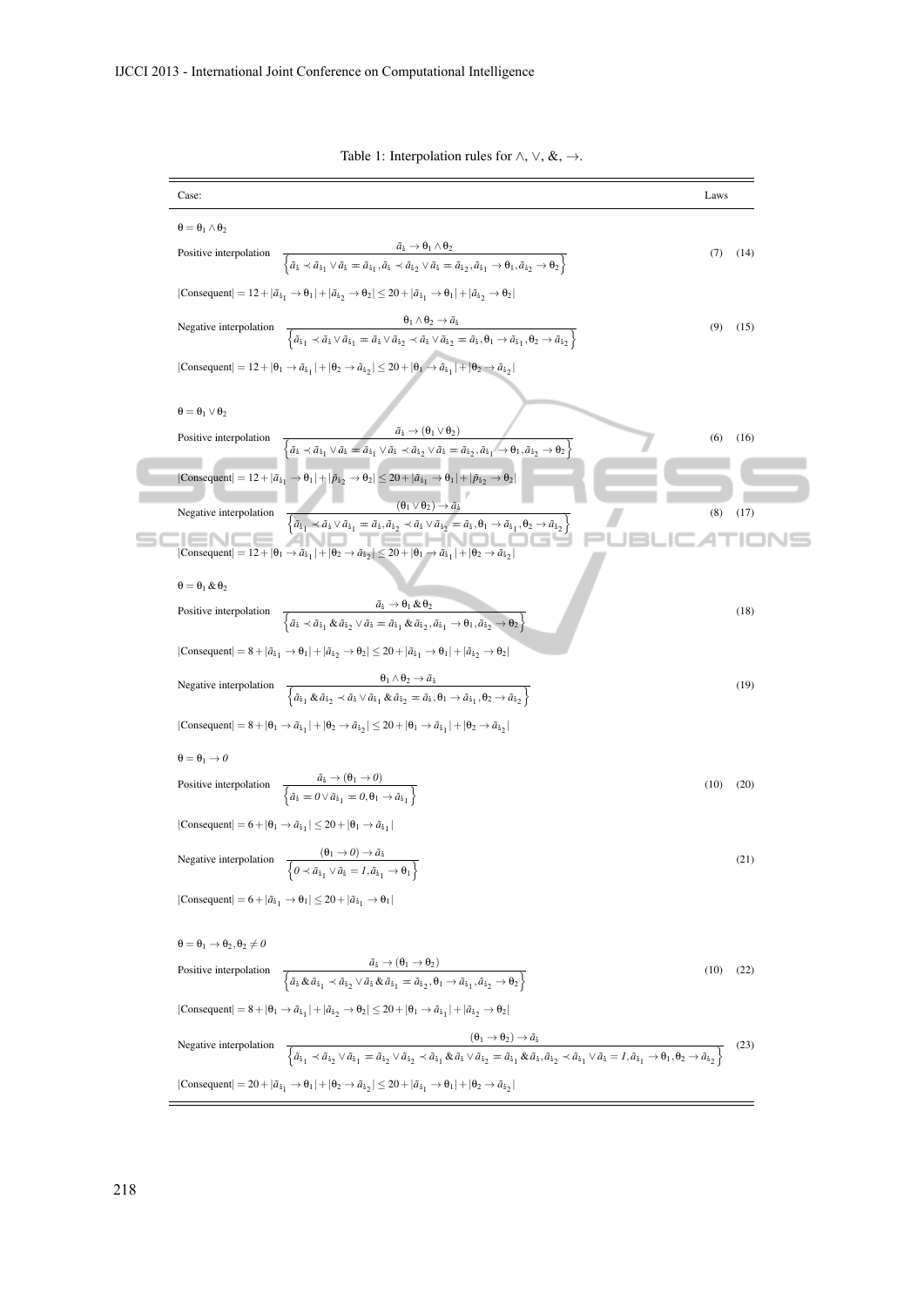Table 2: Auxiliary operations.

$$
C_{n_1} \odot C_{n_2} = \{a^{m+n} | a^m \in C_{n_1}, a^n \in C_{n_2}\} \cup \{a^m | a^m \in C_{n_1}, a \notin atoms(C_{n_2})\} \cup
$$
\n
$$
\{a^n | a^n \in C_{n_2}, a \notin atoms(C_{n_1})\} \in PropConj \cup \{0\},
$$
\n
$$
C_{n_1} \Downarrow C_{n_2} = \{a^{m-n} | a^m \in C_{n_1}, a^n \in C_{n_2}, m > n\} \cup \{a^m | a^m \in C_{n_1}, a \notin atoms(C_{n_2})\} \in PropConj \cup \{0\}
$$
\n
$$
\{f C_{n_2} \sqsubseteq C_{n_1},
$$
\n
$$
C_{n_1} \triangleright C_{n_2} = \{a^{n-m} | a^m \in C_{n_1}, a^n \in C_{n_2}, n > m\} \cup \{a^n | a^n \in C_{n_2}, a \notin atoms(C_{n_1})\} \in PropConj \cup \{0\}
$$
\n
$$
C_{n_1} \cap C_{n_2} \in PropConj \cup \{0\}.
$$
\nTable 3: Transitivity operation.

\n
$$
\overbrace{\bigcup_{i=1}^{n \text{ if } C_{n_1} = C_{n_3} = \emptyset, \text{ if } C_{n_1} = C_{n_3} = \emptyset, \text{ if } C_{n_1} = \emptyset, C_{n_3} \neq \emptyset, \text{ if } C_{n_1} = \emptyset, C_{n_3} = \emptyset, \text{ if } C_{n_1} = \emptyset, C_{n_3} = \emptyset, \text{ if } C_{n_1} = \emptyset, C_{n_3} = \emptyset, \text{ if } C_{n_1} = \emptyset, C_{n_3} = \emptyset, \text{ if } C_{n_1} = \emptyset, C_{n_3} = \emptyset, \text{ if } C_{n_1} = \emptyset, C_{n_3} = \emptyset, C_{n_3} = \emptyset, C_{n_3} = \emptyset, C_{n_3} = \emptyset, C_{n_3} = \emptyset, C_{n_3} = \emptyset, C_{n_3} = \emptyset, C_{n_3} = \emptyset, C_{n_3} = \emptyset, C_{n_3}
$$

 $Cn_1, \ldots, Cn_4 \in PropConj, \diamond_1, \diamond_2 \in {\{\pm, \prec\}}.$ 

An auxiliary simplification function is defined in Table 4. Basic rules are defined as follows:

(*Contradiction simplification rule*) (24)

$$
\frac{T}{T - \{l \lor C\} \cup \{C\}}
$$
  

$$
l \lor C \in T, l \text{ is a contradiction.}
$$

*(One literal 1-simplification rule)* (26)  
\n
$$
\frac{T}{T - \{l \lor C\} \cup \text{simpl}(a = 1, l \lor C)}
$$
\n
$$
a = 1, l \lor C \in T, a \in atoms(l).
$$
\n(*0*-*dichotomy branching rule*) (27)  
\n
$$
T
$$

$$
\frac{1}{T\cup\{l_1\}\mid T\cup\{l_2\}}
$$

*l*<sub>1</sub> ∨ *l*<sub>2</sub> *is a 0-dichotomy, atoms*(*l*<sub>1</sub> ∨ *l*<sub>2</sub>) ⊆ *atoms*(*T*). (*1-dichotomy branching rule*) (28)

$$
\frac{T}{T \cup \{l_1\} \mid T \cup \{l_2\}}
$$

*l*<sub>1</sub> ∨ *l*<sub>2</sub> *is a 1-dichotomy, atoms*(*l*<sub>1</sub> ∨ *l*<sub>2</sub>) ⊆ *atoms*(*T*).

(*One literal 0-simplification rule*) (25)  
\n
$$
\frac{T}{T - \{l \lor C\} \cup \text{simpl}(a = 0, l \lor C)}
$$
\n
$$
a = 0, l \lor C \in T, a \in atoms(l).
$$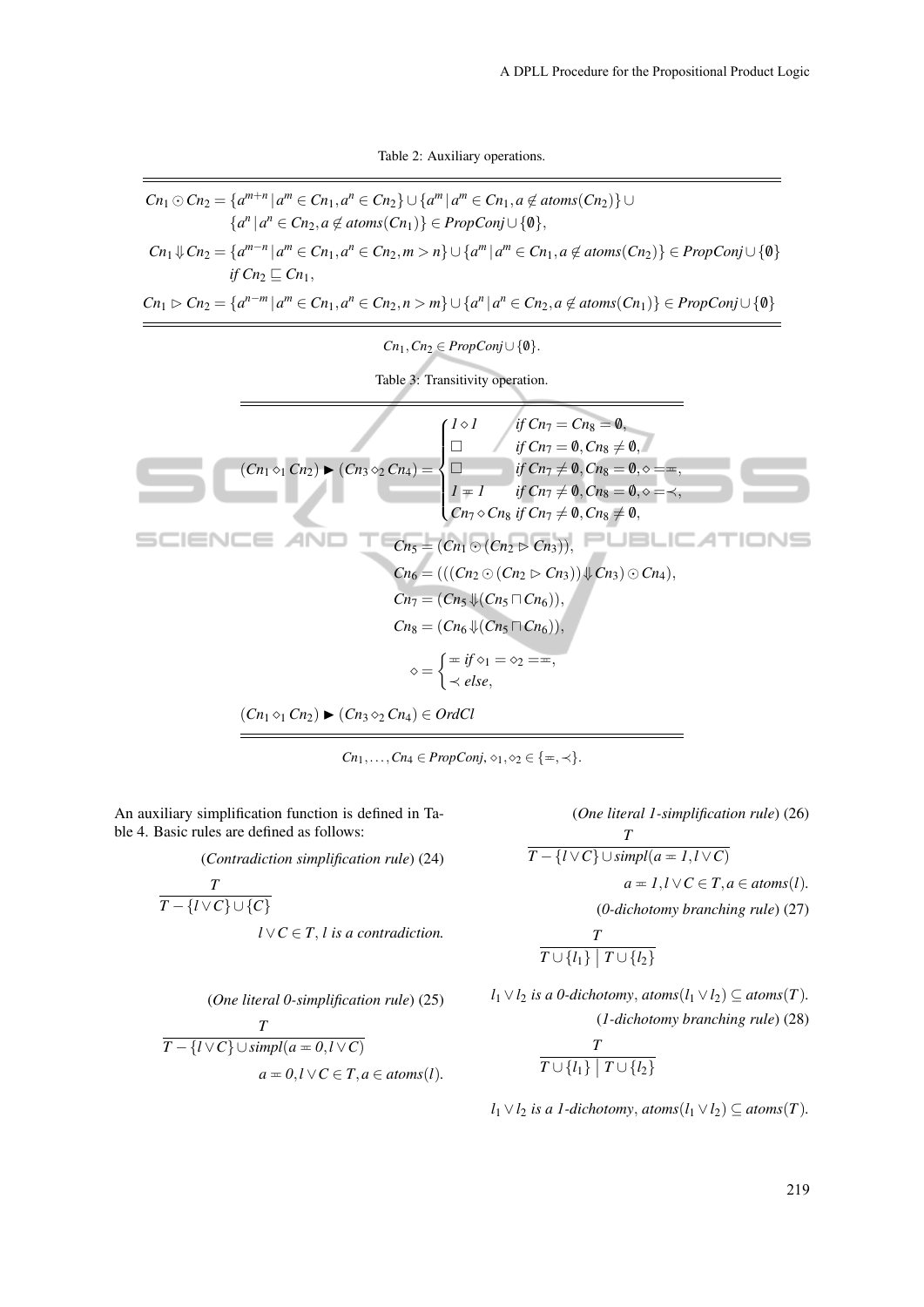Table 4: Auxiliary simplification function.

 $simpl(a = 0, a \diamond \varepsilon \vee C) = \{0 \diamond \varepsilon \vee C\}$  *if*  $a = 0 \neq a \diamond \varepsilon \vee C$ ,  $simpl(a = 0, \varepsilon \diamond a \vee C) = {\varepsilon \diamond 0 \vee C}$  *if*  $a = 0 \neq \varepsilon \diamond a \vee C$ ,  $simpl(a = 0, Cn_1 = Cn_2 \vee C) = \{ \qquad \bigvee$ *b*∈*atoms*(*Cn*2)  $b = 0 \vee C$  *if a* ∈ *atoms*(*Cn*<sub>1</sub>),  $simpl(a = 0, Cn_1 \prec Cn_2 \vee C) = \{0 \prec b \vee C \mid b \in atoms(Cn_2)\}$  *if a* ∈ *atoms*(*Cn*<sub>1</sub>),  $simpl(a = 0, Cn_1 \prec Cn_2 \vee C) = \{C\}$  *if a* ∈ *atoms*(*Cn*<sub>2</sub>);  $simpl(a = 1, a \diamond \varepsilon \vee C) = \{1 \diamond \varepsilon \vee C\}$  *if*  $a = 1 \neq a \diamond \varepsilon \vee C$ ,  $simpl(a = 1, \varepsilon \, \diamond a \, \vee \, C) = {\varepsilon \, \diamond \, 1 \vee C}$  *if a* =  $1 \neq \varepsilon \, \diamond \, a \, \vee \, C$ ,  $simpl(a = 1, Cn_1 = Cn_2 \vee C) = \{(Cn_1 - \{a^n\}) = Cn_2 \vee C\} \text{ if } \{a\} \subset atoms(Cn_1), a^n \in Cn_1,$  $simpl(a = 1, Cn_1 = Cn_2 \vee C) = \{b = 1 \vee C \mid b \in atoms(Cn_2)\}$  *if*  $\{a\} = atoms(Cn_1)$ ,  $simpl(a = 1, Cn_1 \prec Cn_2 \vee C) = \{(Cn_1 - \{a^n\}) \prec Cn_2 \vee C\} \text{ if } \{a\} \subset atoms(Cn_1), a^n \in Cn_1,$  $simpl(a = 1, Cn_1 \prec Cn_2 \vee C) = \{C\}$  *if*  $\{a\} = atoms(Cn_1),$ *simpl*( $a = 1, Cn_1 \prec Cn_2 \vee C$ ) = { $Cn_1 \prec (Cn_2 - \{a^n\}) \vee C$ } *if* {*a*} ⊂ *atoms*( $Cn_2$ ),*a*<sup>*n*</sup> ∈  $Cn_2$ ,  $simpl(a = 1, Cn_1 \prec Cn_2 \vee C) = \{ \quad \bigvee \quad b \prec 1 \vee C \} \text{ if } \{a\} = atoms(Cn_2);$ **b⊆IENCE AND TI¤∈atoms(Cn1)NOLOGH PUBLICATIONS** *simpl*(*l*,*C*)  $\subset$ <sub>*F*</sub> *OrdCl* 

 $a \in \text{PropAtom}, \varepsilon \in \{0, 1\}, \text{Cn}_1, \text{Cn}_2 \in \text{PropConj}, \ l \in \{a = 0, a = 1\}, \ C \in \text{Ord}$ Cl.

(*One literal transitivity rule*) (29)

$$
\overline{T \cup \{(Cn_1 \diamond_1 Cn_2) \blacktriangleright (Cn_3 \diamond_2 Cn_4)\}}
$$
  
*T* is a unit order clausal theory.

*T*

 $Cn_1 \diamond_1 Cn_2, Cn_3 \diamond_2 Cn_4 \in T$ *for all a*  $\in$  *atoms*( $Cn_1$ ,..., $Cn_4$ ),  $0 \prec a$ ,  $a \prec l \in T$ .

(*Trichotomy branching rule*) (30)

$$
\frac{T}{T - \{l_1 \vee C\} \cup \{l_1\}}\nT - \{l_1 \vee C\} \cup \{l_2\}\nT - \{l_1 \vee C\} \cup \{C\} \cup \{l_3\}\nT - \{l_1 \vee C\} \cup \{C\} \cup \{l_3\}\nI_1 \vee C \in T, C \neq \Box, l_1 \vee l_2 \vee l_3 \text{ is a trichotomy,}
$$
\nfor all  $a \in atoms(l_1, l_2, l_3), 0 \prec a, a \prec l \in T$ .

Rules (24)–(30) are sound in view of satisfiability. The proof is straightforward. The refutational completeness argument of the basic rules, Theorem 4.2(ii), can be provided using the excess literal technique (Anderson and Bledsoe, 1970). From this point of view, Rules (24) and (29) handle the base case: *T* is a unit order clausal theory; while Rule (30) handles the induction one: it subtracts the excess literal measure of *T* at least by 1 for the clausal theory

in every branch of its consequent.

*T* is closed under Rules (24) and (29) iff for every application of Rules (24) and (29) of the form  $\frac{T}{T}$ ,  $T' = T$ . By *trans*(*T*)  $\subseteq$  *OrdCl* we denote the least set such that  $trans(T) \supseteq T$  and  $trans(T)$  is closed under Rules (24), (29).

Using the basic rules, one can construct a finitely generated tree with the input theory as the root in the usual manner, so as the classical *DPLL* procedure does; for every parent vertex, there exists an application of Rule  $(24)$ – $(30)$  such that the theory in its antecedent is in the parent vertex and the theories in its consequent are in the children vertices. A branch of a tree is closed iff it contains a vertex  $T'$  such that  $\Box \in T'$ . A branch of a tree is open iff it is not closed. A tree is closed iff every branch of it is finite and closed. A closed tree is finite by König's Lemma. A tree is open iff it is not closed. A tree is linear iff it consists of only one branch, beginning in its root and ending in its only leaf.

The following lemma shows that Rules (24) and (29) are refutation complete for a special kind of (countable) unit order clausal theory, which will be exploited in the base case of Theorem 4.2(ii).

**Lemma 4.1.** Let  $T = \text{trans}(T) \subseteq \text{Ord}$ Cl be a count-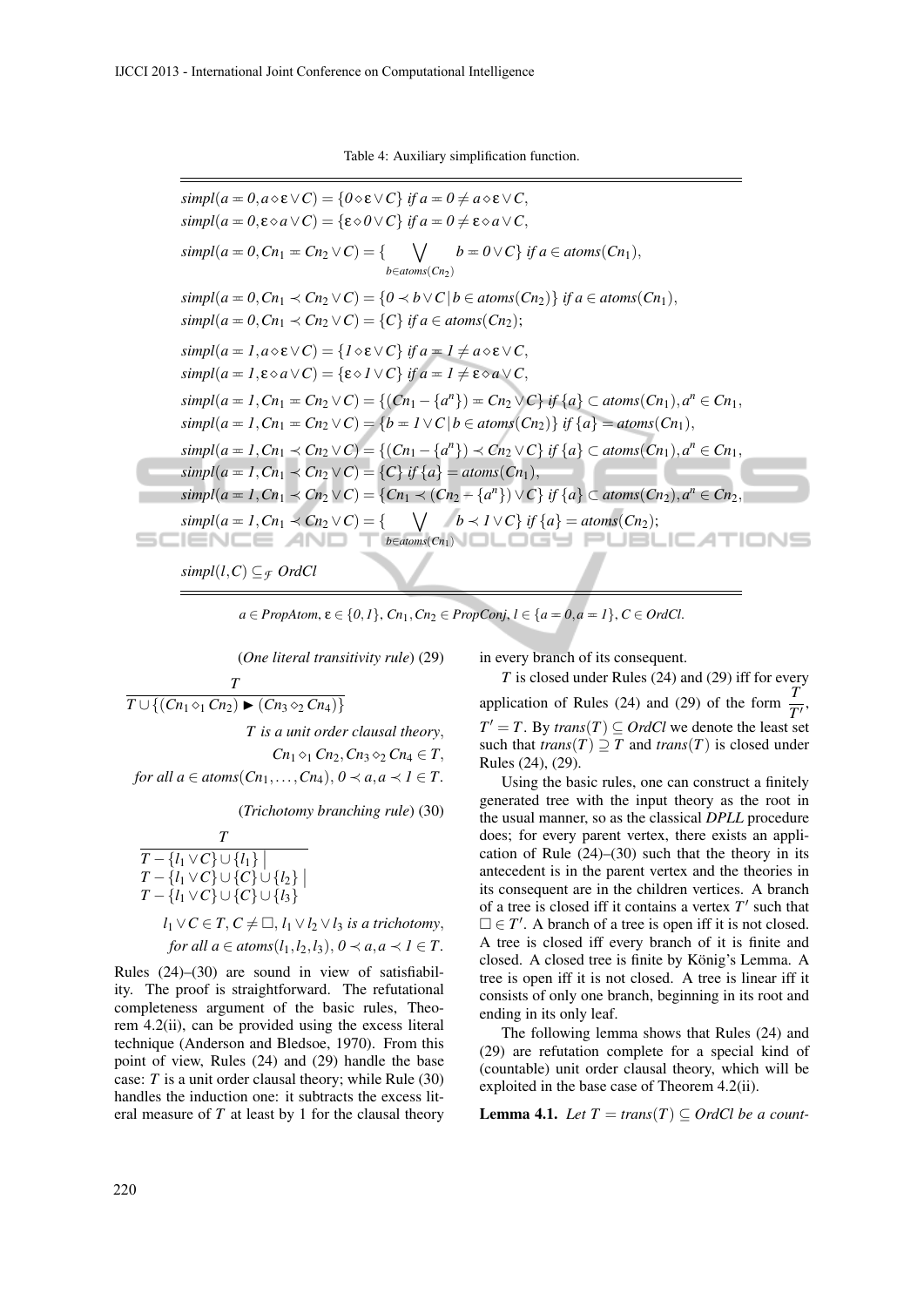*able unit order clausal theory such that for all a*  $\in$ *atoms*(*T*)*, either there exists*  $a = \varepsilon \in T$ *,*  $\varepsilon \in \{0,1\}$ *, satisfying, for all*  $C \in T$  *and*  $C \neq a = \varepsilon$ *,*  $a \notin atoms(C)$ *; or*  $0$  ≺  $a, a$  ≺  $1$  ∈  $T$ *. There exists a partial model*  $\mathfrak{A}$  *of*  $T$ *, dom*( $\mathfrak{A}$ ) = *atoms*( $T$ )*.* 

*Proof.* By the lemma assumption that *T* is a unit order clausal theory,  $\Box \notin T = trans(T)$ . In addition, by the lemma assumption that *T* is a countable set, there exist  $\gamma \leq \omega$  and a sequence  $\delta : \gamma \longrightarrow atoms(T)$ of  $atoms(T)$ . At first, we define a partial valuation  $\mathcal{V}_\alpha$ by recursion on  $\alpha \leq \gamma$  in Table 5. It is straightforward to prove the following statements:

For all  $\alpha \leq \gamma$ ,  $\mathcal{V}_{\alpha}$  is a partial valuation, (31) *dom*( $\mathcal{V}_\alpha$ ) = δ[α]; and for all  $\alpha \leq \alpha' \leq \gamma$ ,  $\mathcal{V}_\alpha \subseteq$  $V_{\alpha'}$ .

The proof is by induction on  $\alpha \leq \gamma$ .

For all  $\alpha \leq \gamma$  and  $l \in T$  such that  $atoms(l) \subseteq (32)$  $dom(\mathcal{V}_\alpha), \mathcal{V}_\alpha \models l$ .

The proof is by induction on  $\alpha \leq \gamma$ .

We put  $\mathfrak{A} = \mathcal{V}_{\gamma}$ . By (31),  $\mathfrak{A}'$  is a partial valuation,  $dom(\mathfrak{A}) \stackrel{(31)}{=} \delta[\gamma] = atoms(T)$ . Let  $l \in T$ . Then  $atoms(l) \subseteq atoms(T) = dom(\mathfrak{A})$  and  $\mathfrak{A} \stackrel{(32)}{=} l$ . So,  $\mathfrak{A} \models T$ . We conclude that  $\mathfrak{A}$  is a partial model of *T*,  $dom(\mathfrak{A}) = atoms(T).$  $\Box$ 

The *DPLL* procedure is refutation sound and complete.

Theorem 4.2 (Refutational Soundness and Completeness of the *DPLL* Procedure). Let  $S \subseteq \mathcal{F}$  *OrdCl.* 

- (i) *If there exists a closed tree Tree with the root S constructed using Rules* (24)–(30)*, then S is unsatisfiable.*
- (ii) *There exists a finite tree Tree with the root S constructed using Rules* (24)–(30) *with the following properties:*

*if S is unsatisfiable, then Tree is closed;* (33)

*if S is satisfiable, then Tree is open* (34) *and there exists a partial model* A *of S,*  $dom(\mathfrak{A}) = atoms(\overline{S})$ , related to Tree.

*Proof.* (i) The proof is by induction on the structure of *Tree* using Rules (24)–(30).

(ii) In the first phase, we can construct a finite tree *Tree*<sup>∗</sup> with leaves  $S_i$ ,  $i \leq n$ , using Rules (24)–(28) such that for all  $i \leq n$ ,  $atoms(S_i) \subseteq atoms(S)$ ,  $S_i \models_P S$ ; for all  $a \in atoms(S_i)$ , either there exists  $a = \varepsilon \in S_i$ ,  $\varepsilon \in$  $\{0,1\}$ , satisfying, for all  $C \in S_i$  and  $C \neq a = \varepsilon$ ,  $a \notin \mathcal{C}$ *atoms*(*C*); or  $0 \prec a, a \prec 1 \in S_i$ ; *S* is satisfiable if and only if there exists  $i^* \leq n$  such that  $S_{i^*}$  is satisfiable. The proof is by induction on  $\|atoms(S)\|$ .

In the second phase, we exploit the excess literal technique. Let  $S^F \subseteq \mathcal{F}$  *OrdCl*. We define  $\ell$ *elmeasure*( $\bar{S}^F$ ) = ( $\sum_{C \in S^F} ||C||$ ) –  $||S^F||$ . For all  $i \leq n$ , there exists a finite tree *Tree*<sup>*i*</sup> with the root  $S_i$  constructed using Rules (24), (29), (30) with the following properties:

if  $S_i$  is unsatisfiable, then *Tree*<sup>*i*</sup> is closed; (35)

if  $S_i$  is satisfiable, then *Tree*<sup>*i*</sup> is open and there (36) exists a partial model  $\mathfrak{A}_i$  of  $S_i$ ,  $dom(\mathfrak{A}_i)$  = *atoms*(*Si*), related to *Tree<sup>i</sup>* .

Let  $i \leq n$ . We proceed by induction on *elmeasure*( $S_i$ ). Case 1: *elmeasure*( $S_i$ ) = 0. We distinguish two cases.

Case 1.1:  $\square \in S_i$ . We put *Tree*<sub>*i*</sub> =  $S_i$ . Then  $S_i$  is unsatisfiable; *Tree*<sup>*i*</sup> is a closed tree with the root  $S_i$ ; (35) holds and (36) holds trivially.

Case 1.2:  $\Box \notin S_i$ . Then  $S_i$  is a unit order clausal theory; there exists a finite linear tree *Tree<sup>i</sup>* with the root  $S_i$  and the leaf *trans* $(S_i)$  constructed using Rules (24) and (29). We get two cases.

Case 1.2.1:  $\square \in trans(S_i)$ . Then *Tree<sub>i</sub>* is closed; its only branch from  $S_i$  to  $trans(S_i)$  is closed; by (i) for *Tree<sup>i</sup>* , *S<sup>i</sup>* is unsatisfiable; (35) holds and (36) holds trivially.

Case 1.2.2:  $\Box \notin trans(S_i)$ . Then *Tree<sub>i</sub>* is open; its only branch from  $S_i$  to  $trans(S_i)$  is open;  $trans(S_i)$ is a unit order clausal theory; we have, for all  $a \in$ *atoms*(*S*<sup>*i*</sup>), either there exists  $a = \varepsilon \in S_i$ ,  $\varepsilon \in \{0, 1\}$ , satisfying, for all  $C \in S_i$  and  $C \neq a = \varepsilon$ ,  $a \notin atoms(C)$ ; or  $0 \prec a, a \prec I$  ∈  $S_i$ ; for all  $C \in trans(S_i) - S_i$ , for all  $a \in atoms(C), 0 \prec a, a \prec l \in S_i \subseteq trans(S_i)$ ; the proof is by induction on  $||trans(S_i) - S_i||$  using Rule (29); for all  $a \in atoms(S_i) = atoms(trains(S_i))$ , either there exists  $a = \varepsilon \in S_i \subset trans(S_i), \varepsilon \in \{0, 1\}$ , satisfying, for all  $C \in trans(S_i)$  and  $C \neq a = \varepsilon$ ,  $a \notin atoms(C)$ ; or  $0 \prec$ *a*, *a* ≺ *1* ∈ *S*<sub>*i*</sub> ⊆ *trans*(*S*<sub>*i*</sub>); by Lemma 4.1 for *trans*(*S*<sub>*i*</sub>), there exists a partial model  $\mathfrak{A}_i$  of *trans* $(S_i)$ ,  $dom(\mathfrak{A}_i)$  =  $atoms(trains(S_i))$ ;  $\mathfrak{A}_i$ ,  $dom(\mathfrak{A}_i) = atoms(trains(S_i))$  = *atoms*( $S_i$ ), is a partial model of  $S_i \subseteq trans(S_i)$  related to *Tree*<sup> $i$ </sup>; *S*<sup>*i*</sup> is satisfiable; (36) holds and (35) holds trivially.

Case 2: *elmeasure*( $S_i$ ) > 0. Then there exist *l*<sub>1</sub>,*l*<sub>2</sub>,*l*<sub>3</sub> ∈ *OrdLit*,  $\Box$  ≠ *C* ∈ *OrdCl*, and *l*<sub>1</sub> ∨ *C* ∈ *S*<sub>*i*</sub>, *l*<sub>1</sub> ∨ *l*<sub>2</sub> ∨ *l*<sub>3</sub> is a trichotomy. We put  $S_i^1 = (S_i - \{l_1 \vee C\}) \cup$ *{l*<sub>1</sub>} ⊆ *f OrdCl*,  $S_i^2 = (S_i - \{l_1 \vee C\}) \cup \{C\} \cup \{l_2\}$ ⊆ *f OrdCl*,  $S_i^3 = (S_i - \{l_1 \vee C\}) \cup \{C\} \cup \{l_2\} \subseteq$ *F OrdCl*. Then

$$
\frac{S_i}{S_i^1 \mid S_i^2 \mid S_i^3}
$$

is an application of Rule (30); for all  $1 \le j \le 3$ ,  $\textit{elmeasure}(S_i^j) < \textit{elmeasure}(S_i)$ ; for all  $1 \leq j \leq 3$ , by induction hypothesis for  $S_i^j$ , there exists a finite tree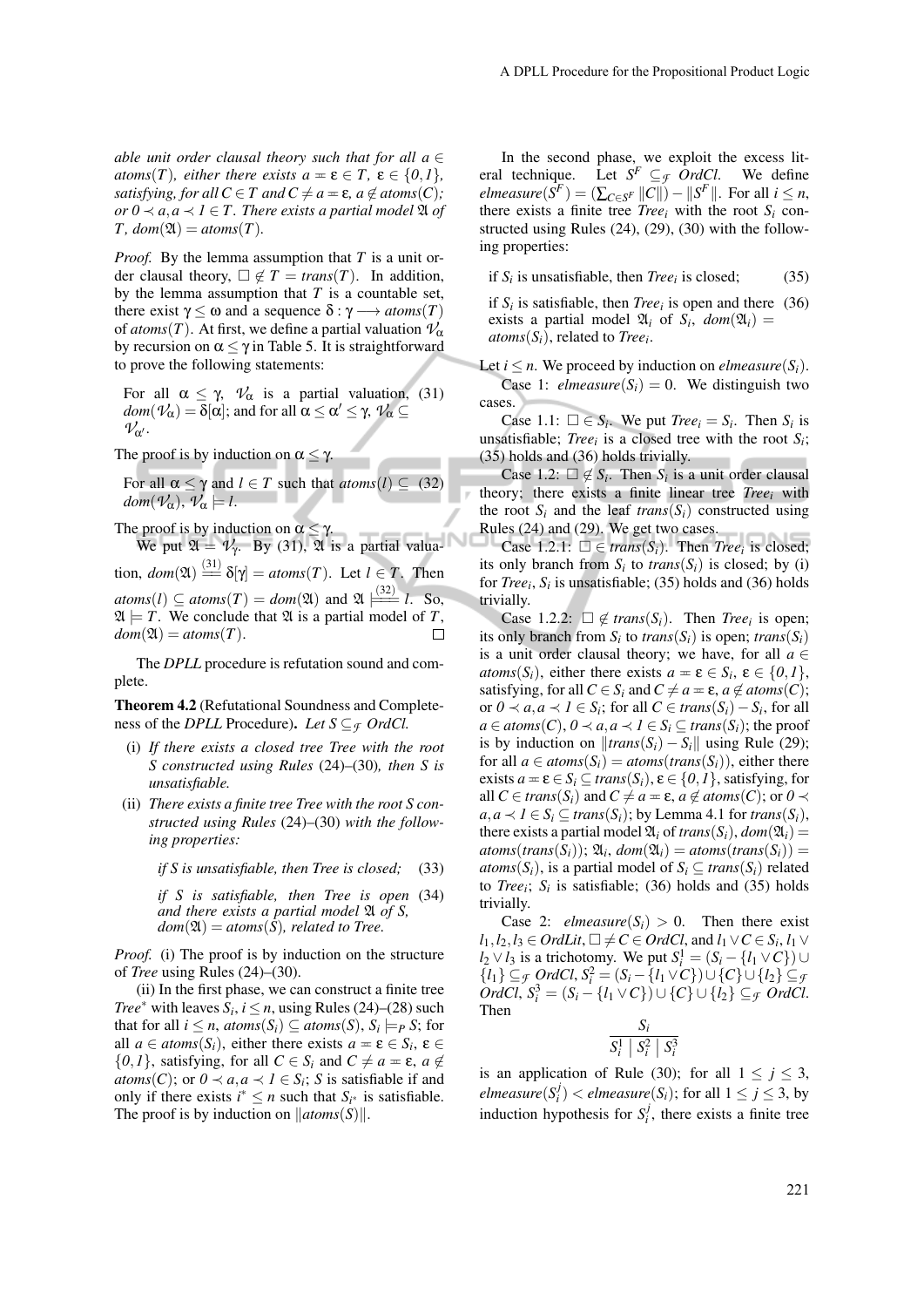Table 5:  $\mathcal{V}_{\alpha}$ .

$$
\mathcal{V}_{0} = 0;
$$
\n
$$
\mathcal{V}_{\alpha} = \mathcal{V}_{\alpha-1} \cup \{ (\delta(\alpha-1), \lambda_{\alpha-1}) \} \quad (1 \leq \alpha \leq \gamma \text{ is a successor ordinal}),
$$
\n
$$
\mathbb{E}_{\alpha-1} = \left\{ \left( \frac{\|C_{n_{1}}\|^{2\ell_{\alpha-1}}}{\|C_{n_{2}}\|^{2\ell_{\alpha-1}}}\right)^{\frac{1}{n}} \Big| C_{n_{1}} = \delta(\alpha-1)^{n} \& C_{n_{2}} \in T, C_{n_{1}}, C_{n_{2}} \in PropConj, atoms(C_{n_{1}}, C_{n_{2}}) \subseteq dom(\mathcal{V}_{\alpha-1}) \right\} \cup \left\{ \left( \left\|C_{n_{1}}\|^{2\ell_{\alpha-1}}\right)^{\frac{1}{n}} \Big| C_{n_{1}} = \delta(\alpha-1)^{n} \in T, C_{n_{1}} \in PropConj, atoms(C_{n_{1}}) \subseteq dom(\mathcal{V}_{\alpha-1}) \right\} \cup \left\{ \left\|E\|^{2\ell_{\alpha-1}} \Big| \delta(\alpha-1) = \epsilon \in T, \epsilon \in \{0,1\} \right\}, \right\}
$$
\n
$$
\mathbb{D}_{\alpha-1} = \left\{ \left( \frac{\|C_{n_{1}}\|^{2\ell_{\alpha-1}}}{\|C_{n_{2}}\|^{2\ell_{\alpha-1}}}\right)^{\frac{1}{n}} \Big| C_{n_{1}} \prec \delta(\alpha-1)^{n} \& C_{n_{2}} \in T, C_{n_{1}}, C_{n_{2}} \in PropConj, atoms(C_{n_{1}}, C_{n_{2}}) \subseteq dom(\mathcal{V}_{\alpha-1}) \right\} \cup \left\{ \left( \left\|C_{n_{1}}\right\|^{2\ell_{\alpha-1}}\right)^{\frac{1}{n}} \Big| C_{n_{1}} \prec \delta(\alpha-1)^{n} \in T, C_{n_{1}} \in PropConj, atoms(C_{n_{1}}) \subseteq dom(\mathcal{V}_{\alpha-1}) \right\}, \right\}
$$
\n
$$
\mathbb{U}_{\alpha-1} = \left\{ \left( \frac{\|C_{n_{1}}\|^{2\ell_{\alpha-1}}}{\|C_{n_{2}}\|^{2\ell_{\alpha-1}}}\right)^{\frac{1}{
$$

*Tree*<sup>*j*</sup> with the root  $S_i^j$  constructed using Rules (24), (29), (30), and (35), (36) hold for *Tree*<sup>*j*</sup>. We put

$$
Tree_i = \frac{S_i}{Tree_i^1 | Tree_i^2 | Tree_i^3}.
$$

Then *Tree*<sup>*i*</sup> is a finite tree with the root  $S_i$  constructed using Rules (24), (29), (30). We get two cases.

Case 2.1:  $S_i$  is unsatisfiable. Then, for all  $1 \leq$  $j \leq 3$ ,  $S_i^j$  is unsatisfiable; by (35) for *Tree*<sup>*i*</sup><sub>*i*</sub>, *Tree*<sup>*i*</sup><sub>*i*</sub> is closed; *Tree<sup>i</sup>* is closed; (35) holds and (36) holds trivially.

Case 2.2:  $S_i$  is satisfiable. Then there exists  $1 \leq j^* \leq 3$  and  $S_i^{j^*}$  $j_i^*$  is satisfiable; by (36) for *Tree*<sup> $j^*$ </sup> *i* , *Tree<sup>j</sup>* ∗  $j^*$  is open, there exists a partial model  $\mathfrak{A}_i^{j^*}$ *i* of  $S_i^{j^*}$  $\int_i^{j^*}$ , *dom* $(\mathfrak{A}_i^{j^*})$  $j_i^*$ ) =  $atoms(S_i^{j^*})$  $j^*$ ), related to *Tree*<sup> $j^*$ </sup> *i* ; *Tree*<sup>*i*</sup> is open; we have  $l_1 \vee l_2 \vee l_3$  is a trichotomy;  $atoms(l_1) = atoms(l_2) = atoms(l_3), atoms(S_i^{j^*})$ *i* ) ⊆  $atoms(S_i)$ ,  $S_i^{j^*}$  $j^{*}$   $\models$ *P S*<sub>*i*</sub>. We put  $\mathfrak{A}_{i} = \mathfrak{A}_{i}^{j^{*}} \cup \{(a, 0) | a \in$  $atoms(S_i) - atoms(S_i^j)$  $\{d_i\}$ ,  $dom(\mathfrak{A}_i) = atoms(S_i)$ , a partial valuation. Then  $\mathfrak{A}_i|_{atoms(S_i^{j^*})}$  $a_i^{j*}$ <sub>*i*</sub>  $j^*$   $\models S_i^{j^*}$ *i* ,  $\mathfrak{A}_i \models S_i$ ,  $\mathfrak{A}_i$ ,  $dom(\mathfrak{A}_i) = atoms(S_i)$ , is a partial model of *S<sup>i</sup>* , related to *Tree<sup>i</sup>* ; (36) holds and (35) holds trivially. The induction is completed.

We construct *Tree* from *Tree*<sup>∗</sup> by replacing the leaf *S*<sup>*i*</sup> with *Tree*<sup>*i*</sup> for every *i*  $\leq$  *n*. We have *Tree*<sup>\*</sup>, for all  $i \leq n$ , *Tree<sub>i</sub>* are finite. Hence, *Tree* is finite. It remains to prove (33) and (34).

Let *S* be unsatisfiable. We have *S* is satisfiable if and only if there exists  $i^* \leq n$  such that  $S_{i^*}$  is satisfiable. Then, for all  $i \leq n$ ,  $S_i$  is unsatisfiable; by (35) for *Tree<sup>i</sup>* , *Tree<sup>i</sup>* is closed; *Tree* is closed; (33) holds.

Let *S* be satisfiable. We have *S* is satisfiable if and only if there exists  $i^* \leq n$  such that  $S_{i^*}$  is satisfiable. Then, there exists  $i^* \leq n$  and  $S_{i^*}$  is satisfiable; by (36) for *Tree<sup>i</sup>* <sup>∗</sup> , *Tree<sup>i</sup>* <sup>∗</sup> is open, there exists a partial model  $\mathfrak{A}_{i^*}$  of  $S_{i^*}$ ,  $dom(\mathfrak{A}_{i^*}) = atoms(S_{i^*})$ , related to *Tree<sub>i</sub>*∗; *Tree* is open; we have, for all  $i \leq n$ ,  $atoms(S_i) \subseteq atoms(S)$ ,  $S_i \models_P S$ ;  $atoms(S_{i^*}) \subseteq$ *atoms*(*S*),  $S_{i^*} \models_P S$ . We put  $\mathfrak{A} = \mathfrak{A}_{i^*} \cup \{(a,0) | a \in$  $atoms(S) - atoms(S_{i^*})\},\ dom(\mathfrak{A}) = atoms(S)$ , a par- $\mathfrak{A}$  itial valuation. Then  $\mathfrak{A}|_{atoms(S_{i^*})} = \mathfrak{A}_{i^*} \models S_{i^*}, \mathfrak{A} \models S$ ,  $\mathfrak{A}, \text{dom}(\mathfrak{A}) = \text{atoms}(S)$ , is a partial model of *S* related to *Tree*; (34) holds. The theorem is proved.

The set of basic rules has been proposed as a minimal one, which is suitable for theoretical purposes; i.e. not to get complicated soundness and completeness arguments. For practical computing, it may be

c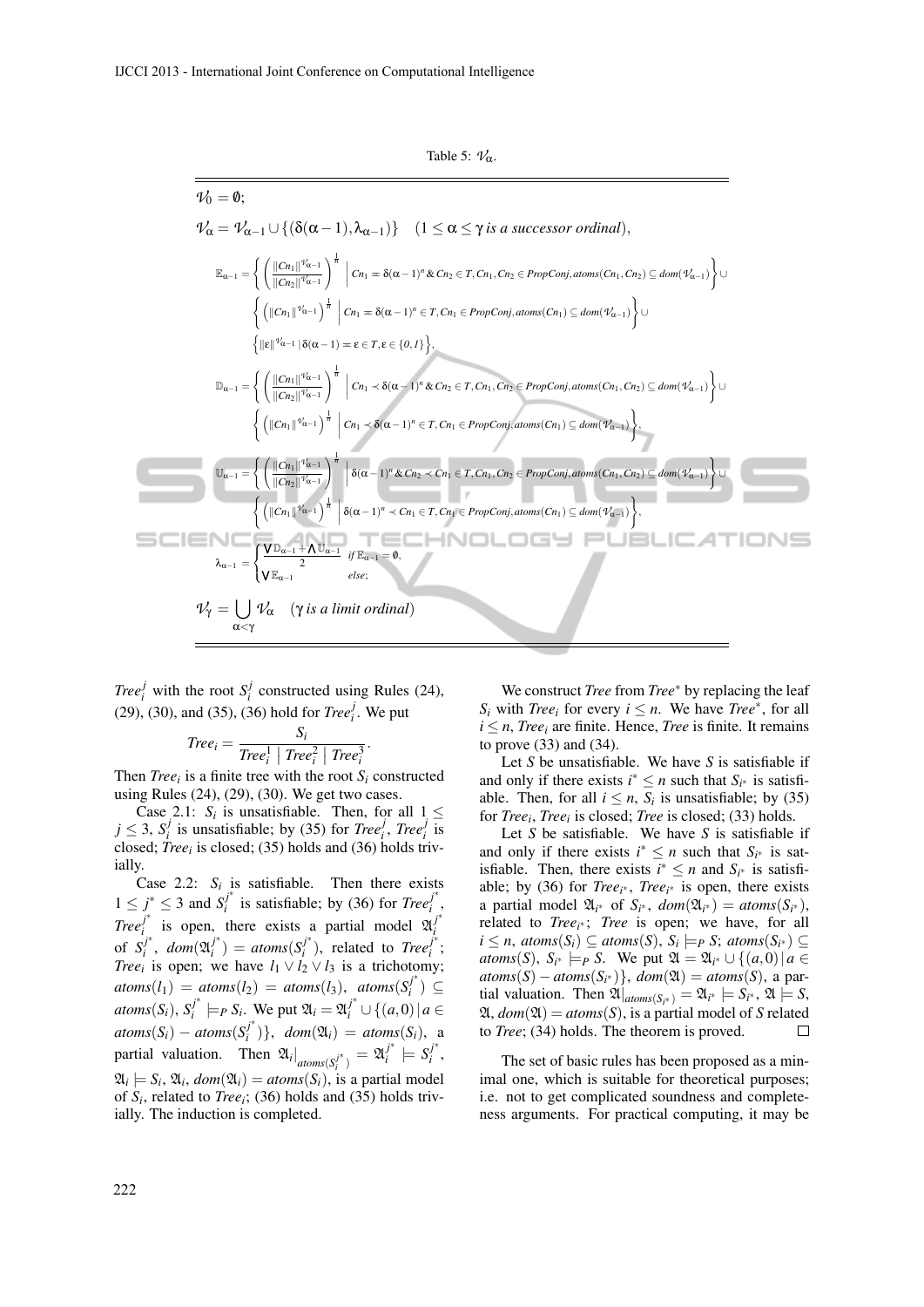Table 6: Translation of  $\phi$  to  $S^{\phi}$ .

$$
\phi = a \to 0 \lor (a \to a \& b) \to b
$$
\n
$$
\{\bar{a}_0 \prec 1, (\underline{a} \to 0 \lor (\underline{a} \to a \& b) \to b)) \to \bar{a}_0\}
$$
\n
$$
\{\bar{a}_0 \prec 1, \bar{a}_1 \prec \bar{a}_0 \lor \bar{a}_1 = \bar{a}_0, \bar{a}_2 \prec \bar{a}_0 \lor \bar{a}_2 = \bar{a}_0, (\underline{a} \to 0) \to \bar{a}_1, ((\underline{a} \to \underline{a} \& b) \to \underline{b}) \to \bar{a}_2\}
$$
\n
$$
\{\bar{a}_0 \prec 1, \bar{a}_1 \prec \bar{a}_0 \lor \bar{a}_1 = \bar{a}_0, \bar{a}_2 \prec \bar{a}_0 \lor \bar{a}_2 = \bar{a}_0, 0 \prec \bar{a}_3 \lor \bar{a}_1 = 1, \bar{a}_3 \prec a \lor \bar{a}_3 = a, \bar{a}_4 \prec \bar{a}_5 \lor \bar{a}_4 = \bar{a}_5 \lor \bar{a}_5 \prec \bar{a}_4 \& \bar{a}_2 \lor \bar{a}_5 = \bar{a}_4 \& \bar{a}_2, \bar{a}_5 \prec \bar{a}_4 \lor \bar{a}_2 = 1,
$$
\n
$$
b \prec \bar{a}_5 \lor b = \bar{a}_5, \bar{a}_4 \& \bar{a}_6 \prec \bar{a}_7 \lor \bar{a}_4 \& \bar{a}_6 = \bar{a}_7, a \prec \bar{a}_6 \lor \bar{a}_1 = 1, \bar{a}_3 \prec a \lor \bar{a}_3 = a, \bar{a}_4 \prec \bar{a}_5 \lor \bar{a}_4 = \bar{a}_5 \lor \bar{a}_5 \prec \bar{a}_4 \& \bar{a}_2 \lor \bar{a}_5 = \bar{a}_4 \& \bar{a}_2, \bar{a}_5 \prec \bar{a}_4 \lor \bar{a}_2 = 1,
$$
\n
$$
b \prec \bar{a}_5 \lor b = \bar{a}_5, \bar{a}_4 \& \bar{a}_6 \prec \bar{a}_7 \lor \bar{a}_4 \& \bar{a}_6 = \bar{a}_7, a \prec \bar{a}_6 \lor a = \bar{a}_6, \bar{a}_7 \to
$$

augmented by additional admissible rules, which do not change the semantics of the *DPLL* procedure. For example, we can add a rule:

(*Tautology simplification rule*) (37)

$$
\frac{T}{T - \{l \vee C\}}
$$
  

$$
l \vee C \in T, l \text{ is a tautology.}
$$

We can strengthen Rule  $(29)$ , denoted as  $(29)^{\#}$ , by omitting the application condition: *T is a unit order clausal theory*. Such admissible rules are obviously sound and helpful for constructing more compact *DPLL* trees in many cases, however, superfluous for the completeness argument. Concerning the deduction problem of a formula from a finite theory, we conclude.

**Corollary 4.3.** *Let*  $\phi \in PropForm_{\emptyset}$  *and*  $T \subseteq \mathcal{F}$  $PropForm_{\emptyset}$ . *a There exist*  $A_T^{\phi} \subseteq_{\mathcal{F}} \tilde{A}$ ,  $S_T^{\phi} \subseteq_{\mathcal{F}}$  $\int \mathrm{SimOrd} Cl_{A_T^{\Phi}}$ , a finite tree Tree with the root  $S_T^{\Phi}$  con-*T structed using Rules* (24)–(30) *with the following properties:*

$$
if T \models_P \phi, then Tree is closed;
$$
 (38)

 $if T \not\models \phi$ , then Tree is open and there exists a (39) *partial model*  $\mathfrak{A}$  *of T, dom*( $\mathfrak{A}$ ) = *atoms*( $T$ , $\phi$ )*, related to Tree such that*  $\mathfrak{A} \not\models \phi$ *.* 

*Proof.* An immediate consequence of Theorems 3.2 and 4.2.  $\Box$ 

Let  $\phi = a \rightarrow 0 \vee (a \rightarrow a \& b) \rightarrow b \in PropForm_{\emptyset}$ ,  $a, b \in \text{PropAtom}_{\emptyset}$ . Using Corollary 4.3, we show that  $\phi$  is a tautology. At first, we translate  $\phi$  to *S* <sup>φ</sup> ⊆*<sup>F</sup> SimOrdCl* in Table 6. Before we start *DPLL* derivation, it is suitable to investigate several cases when the input atoms *a*, *b* get the truth values 0, 1. Case 1:  $||a|| = 0$ . Then  $||\phi|| = 1$ . Case 2:  $||a|| = 1$ . Then  $\|\phi\| = \|b\| \Rightarrow \|b\| = 1$ . Hence, in all the cases,  $\|\phi\| = 1$ , and it remains to investigate whether  $\|\phi\| = 1$ for the case  $0 \prec a$ ,  $a \prec 1$ ,  $0 \prec b$ ,  $b \prec 1$  by the *DPLL* procedure.

Case 3: We add  $0 \prec a$  [14],  $a \prec 1$  [15],  $0 \prec b$  [16],  $b \prec 1$  [17]. Primarily using Rules (27) and (28), we can derive a branch in the constructed tree such that for all  $i \leq 9$ ,  $0 \prec \tilde{a}_i$ ,  $\tilde{a}_i \prec 1$ ; the other branches are closed, ending in  $\Box$ . We then lengthen this branch by deriving

$$
\tilde{a}_5 \prec \tilde{a}_4 \qquad [18] : [7]
$$
\n
$$
\tilde{a}_5 \prec \tilde{a}_4 \& \tilde{a}_2 \lor \tilde{a}_5 = \tilde{a}_4 \& \tilde{a}_2 \qquad [19] : [6] [18]
$$
\n
$$
b \prec \tilde{a}_4 \& \tilde{a}_2 \lor b = \tilde{a}_4 \& \tilde{a}_2 \qquad [20] : [19] [8]
$$
\n
$$
\tilde{a}_7 \prec a \& b \lor \tilde{a}_7 = a \& b \qquad [21] : [11] [12] [13]
$$
\n
$$
\tilde{a}_4 \& \tilde{a}_4 \prec \tilde{a}_7 \lor \tilde{a}_4 \& a = \tilde{a}_7 \qquad [22] : [9] [10]
$$
\n
$$
\tilde{a}_4 \prec b \lor \tilde{a}_4 = b \qquad [23] : [22] [21]
$$
\n
$$
\Box \qquad [24] : [20] [23] (29)^{\#};
$$
\n
$$
\tilde{a}_2 \prec I.
$$

Hence, all the cases-branches of the constructed tree are closed; we have reached  $\Box$  in all of them. We get the constructed tree by the *DPLL* procedure is closed.